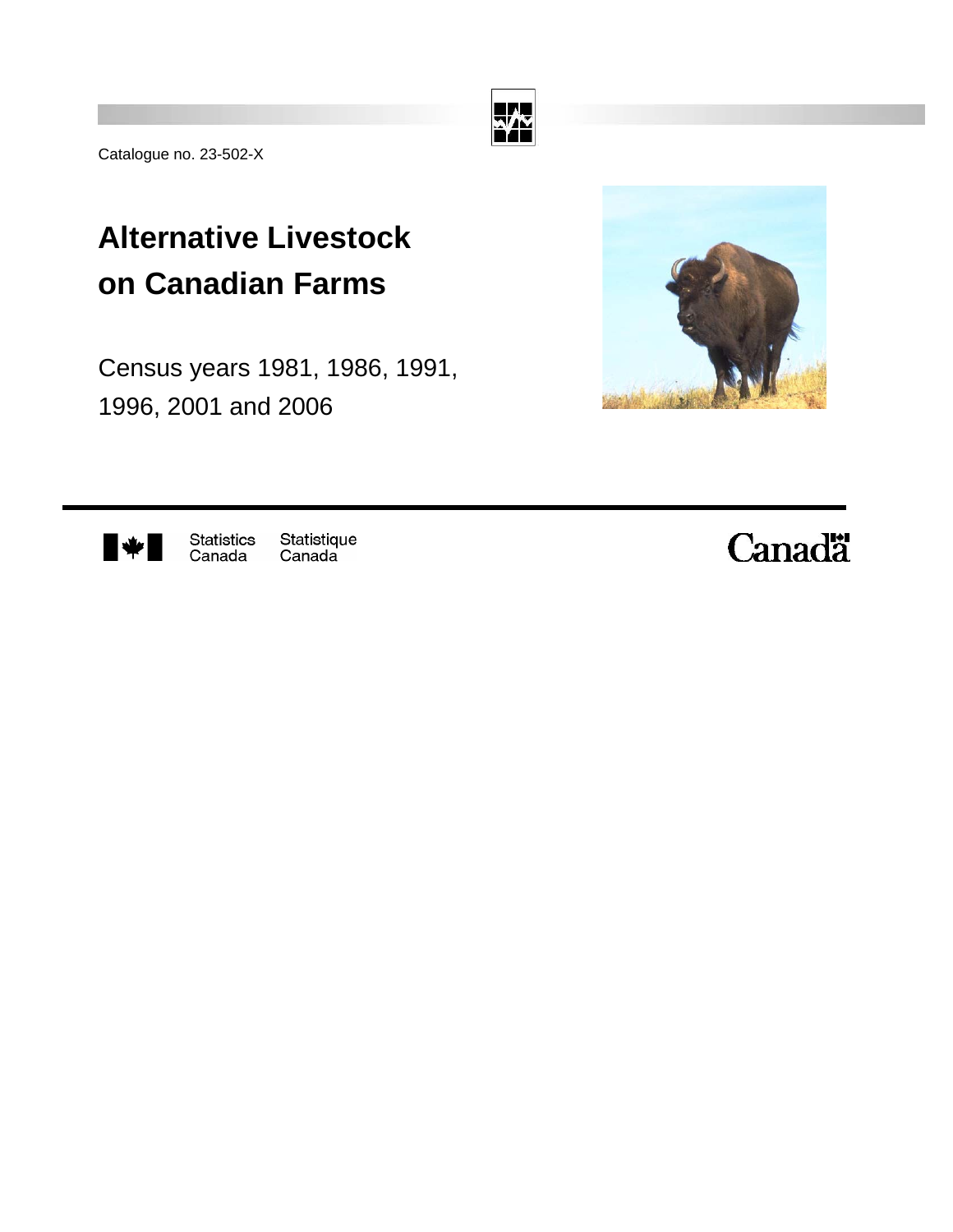#### **How to obtain more information**

Specific inquiries about this product and related statistics or services should be directed to: Client Services, Agriculture Division, Statistics Canada at 1-800-465-1991 or by email: agriculture@statcan.ca.

For information about this product or the wide range of services and data available from Statistics Canada, visit our website at www.statcan.ca or contact us by e-mail at infostats@statcan.ca or by telephone from 8:30 a.m. to 4:30 p.m. Monday to Friday:

#### **Statistics Canada National Contact Centre**

| 1-800-263-1136 |
|----------------|
| 1-800-363-7629 |
| 1-877-287-4369 |
| 1-800-635-7943 |
| 1-800-565-7757 |
|                |
| 1-613-951-8116 |
| 1-613-951-0581 |
|                |

#### **Information to access the product**

This product, Catalogue no. 23-502-X, is available for free in electronic format. To obtain a single issue, visit our website at www.statcan.ca and select "Publications."

#### **Standards of service to the public**

Statistics Canada is committed to serving its clients in a prompt, reliable and courteous manner. To this end, the Agency has developed standards of service which its employees observe in serving its clients. To obtain a copy of these service standards, please contact Statistics Canada toll free at 1-800-263-1136. The service standards are also published on www.statcan.ca under "About us" > "Providing services to Canadians."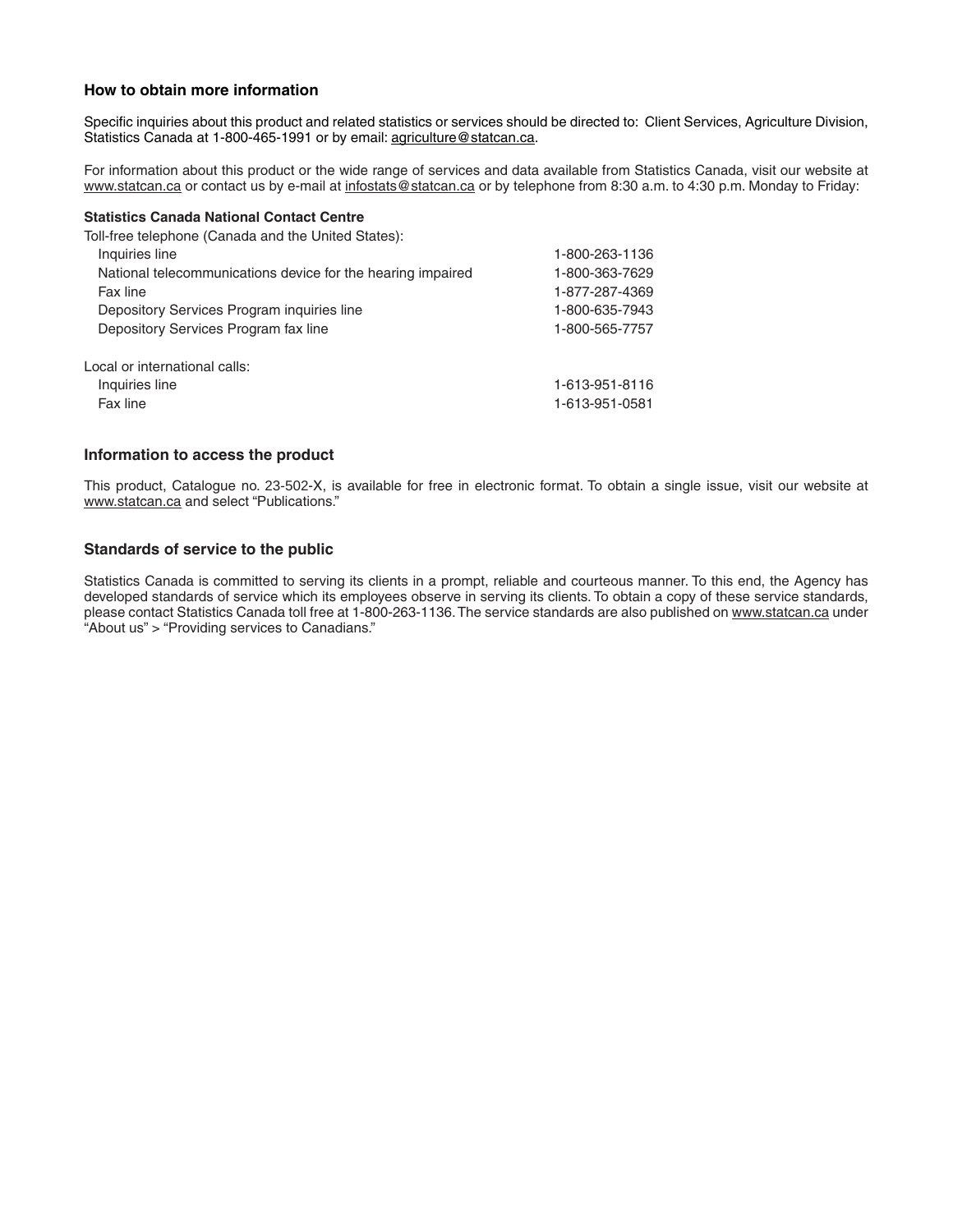

Statistics Canada

Agriculture Division

## **Alternative Livestock on Canadian Farms**

Census years 1981, 1986, 1991, 1996, 2001 and 2006

Published by the authority of the Minister responsible for Statistics Canada.

© Minister of Industry, 2008.

All rights reserved. The content of this electronic publication may be reproduced, in whole or in part, and by any means, without further permission from Statistics Canada, subject to the following conditions: that it be done solely for the purposes of private study, research, criticism, review or newspaper summary, and/or for non-commercial purposes; and that Statistics Canada be fully acknowledged as follows: Source (or "Adapted from", if appropriate): Statistics Canada, year of publication, name of product, catalogue number, volume and issue numbers, reference period and page(s). Otherwise, no part of this publication may be reproduced, stored in a retrieval system or transmitted in any form, by any means—electronic, mechanical or photocopy—or for any purposes without prior written permission of Licensing Services, Client Services Division, Statistics Canada, Ottawa, Ontario, Canada K1A 0T6.

January 2008

Catalogue no. 23-502-XIE ISBN 978-0-662-47299-5

Frequency: occasional

**Ottawa** 

La version française de cette publication est disponsible sur demande (n° 23-502-XIF au catalogue)

#### **Note of Appreciation**

Canada owes the success of its statistical system to a long-standing partnership between Statistics Canada, the citizens of Canada, its businesses, governments and other institutions. Accurate and timely statistical information could not be produced without their continued cooperation and goodwill.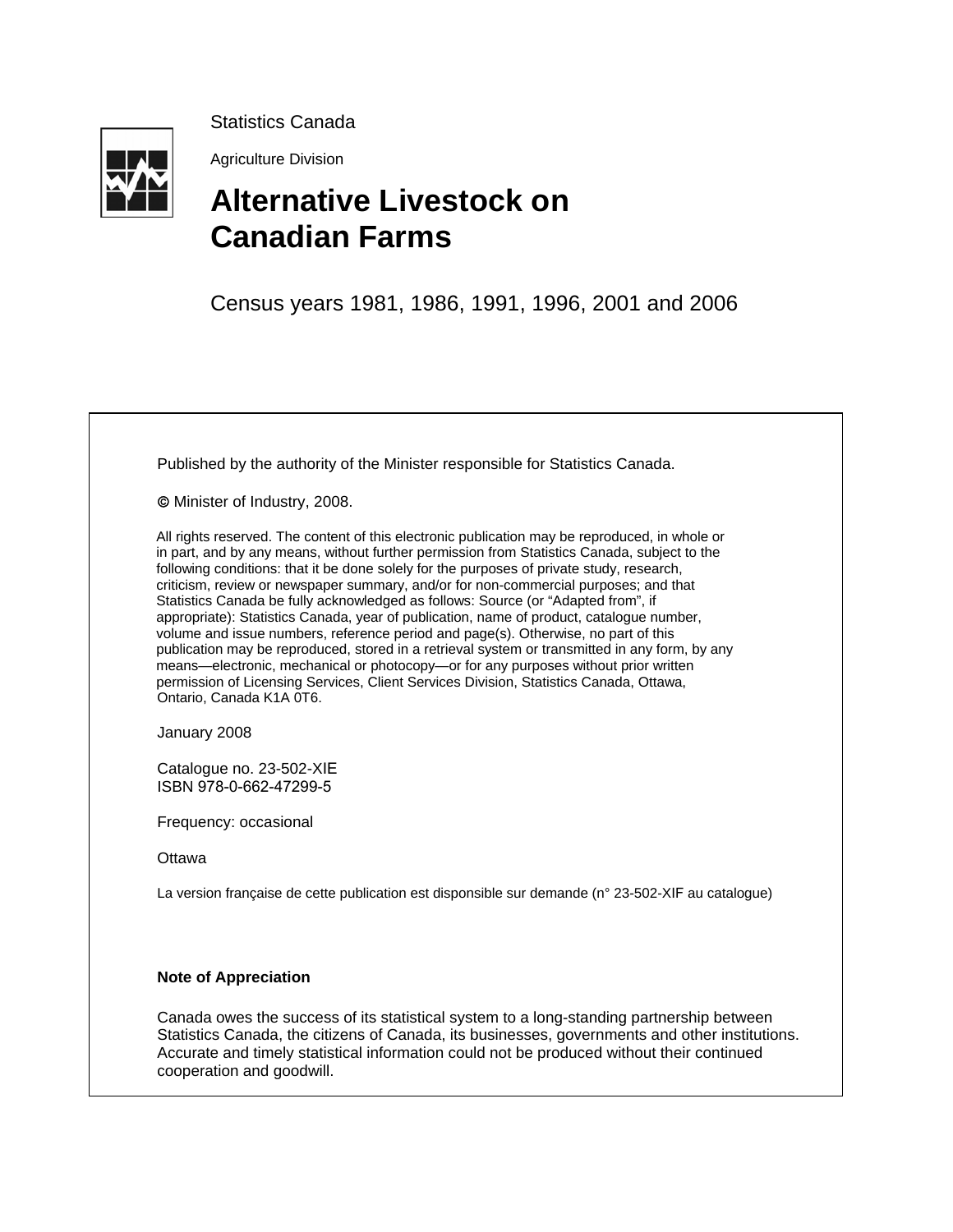## **Symbols**

The symbols described in this document apply to all data published by Statistics Canada from all origins including surveys, censuses and administrative sources, as well as straight tabulations and all estimations.

- **.** not available for any reference period
- **..** not available for a specific reference period
- **…** not applicable
- **0** true zero or a value rounded to zero
- **0s** value rounded to 0 (zero) where there is a meaningful distinction between true zero and the value that was rounded
- **p** preliminary
- **r** revised
- **<sup>x</sup>** suppressed to meet the confidentiality requirements of the *Statistics Act*.
- **<sup>E</sup>**use with caution
- **<sup>F</sup>**too unreliable to be published

### **This publication was prepared under the direction of:**

Mark Elward, Chief, Livestock Section, Ottawa Barbara McLaughlin, Truro, Nova Scotia Bernadette Alain, Truro, Nova Scotia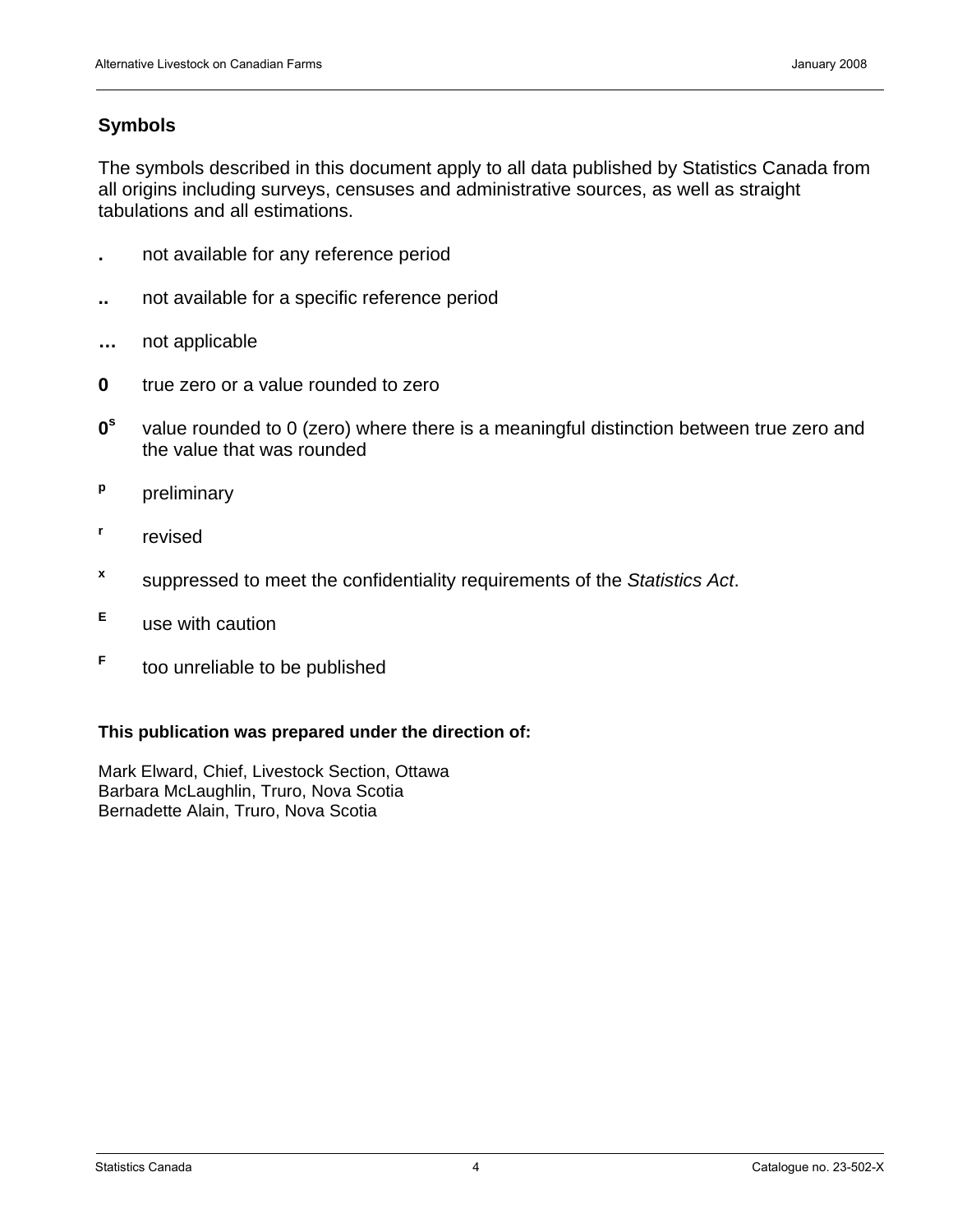## **Table of contents**

| <b>Statistical tables</b> |  |
|---------------------------|--|
| Table 1                   |  |
| Table 2                   |  |
| Table 3                   |  |
| Table 4                   |  |
| Table 5                   |  |
| Table 6                   |  |
| Table 7                   |  |
| Table 8                   |  |
| Table 9                   |  |
| Table 10                  |  |
| Table 11                  |  |
| Table 12                  |  |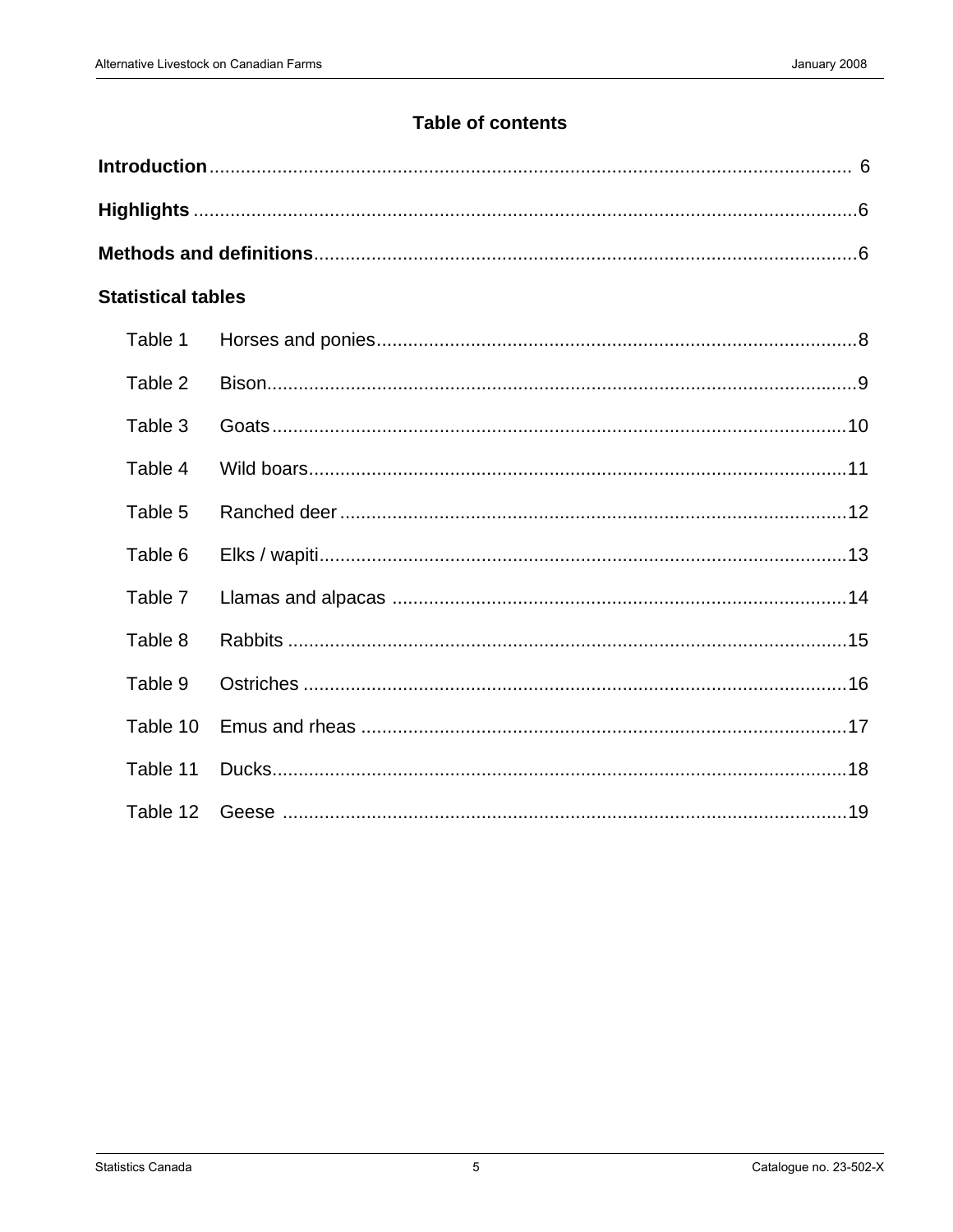## <span id="page-5-0"></span>**Introduction**

The quinquennial Census of Agriculture provides Statistics Canada with the opportunity to gather information on livestock species that are not part of the Agriculture Division's regular estimation program. This publication summarizes information on twelve of these species for the census occasions that data are available. It includes the number of animals or birds, the number of holdings they are located on, the average number per holding and the percentage change between reporting periods.

## **Highlights**

Canadian farms have always supported a variety of livestock beyond the traditional cattle, hogs, sheep and poultry, but in the 1980s livestock producers began to explore less traditional species as a means of diversifying farm income and utilizing marginal agricultural land. At the same time, health conscious consumers with increasing disposable incomes sought out alternative livestock products for their novelty or advertised health benefits.

During the 1990s many of these species expanded rapidly, driving breeding stock values upwards. In the early 2000s some of these populations declined, while some held their own. Species that declined did so because of production problems or in some cases, lack of consumer acceptance for their products.

Most consistent in their growth have been bison, an indigenous species well adapted to our climate that fits in well with current livestock operations, as well as llamas and alpacas. On the other side, ostrich, emus and rheas numbers experienced substantial growth in the nineties, but had declined substantially by 2006. The 1996 census found 58,875 emus and rheas, but ten years later, their numbers were down to 4,000 birds. For the same period ostrich declined from 14,879 birds to 2,748. Goat numbers showed growth from 1986 to 2001, but dropped 3% between 2001 and 2006. Ducks had a similar experience, an increase of 72% from 1996 to 2001, but a decline of 14% between 2001 and 2006. Wild boars were down 37% between 2001 and 2006.

For the past five census periods, the most popular other type of large livestock on farms remains horses and ponies, whether kept for work, breeding or recreation. Canada's horse and pony numbers did decline 1% between 2001 and 2006, but there were significant shifts in the number of animals from the western to eastern provinces.

## **Methods and definitions**

These numbers include only animals that are located on agricultural holdings. The definition of an agricultural holding has varied since 1981. In 1981 and 1986, the definition included a farm, ranch or holding that had sold \$250 or more of agricultural product in the previous 12 months or that the operator intended to sell \$250 of agricultural product in that calendar year. Beginning with the 1991 census, the \$250 threshold was dropped and it was only necessary that the operation had sold or intended to sell agricultural product. As well, starting with the 1996 census, Christmas tree only operations were included in the definition of agricultural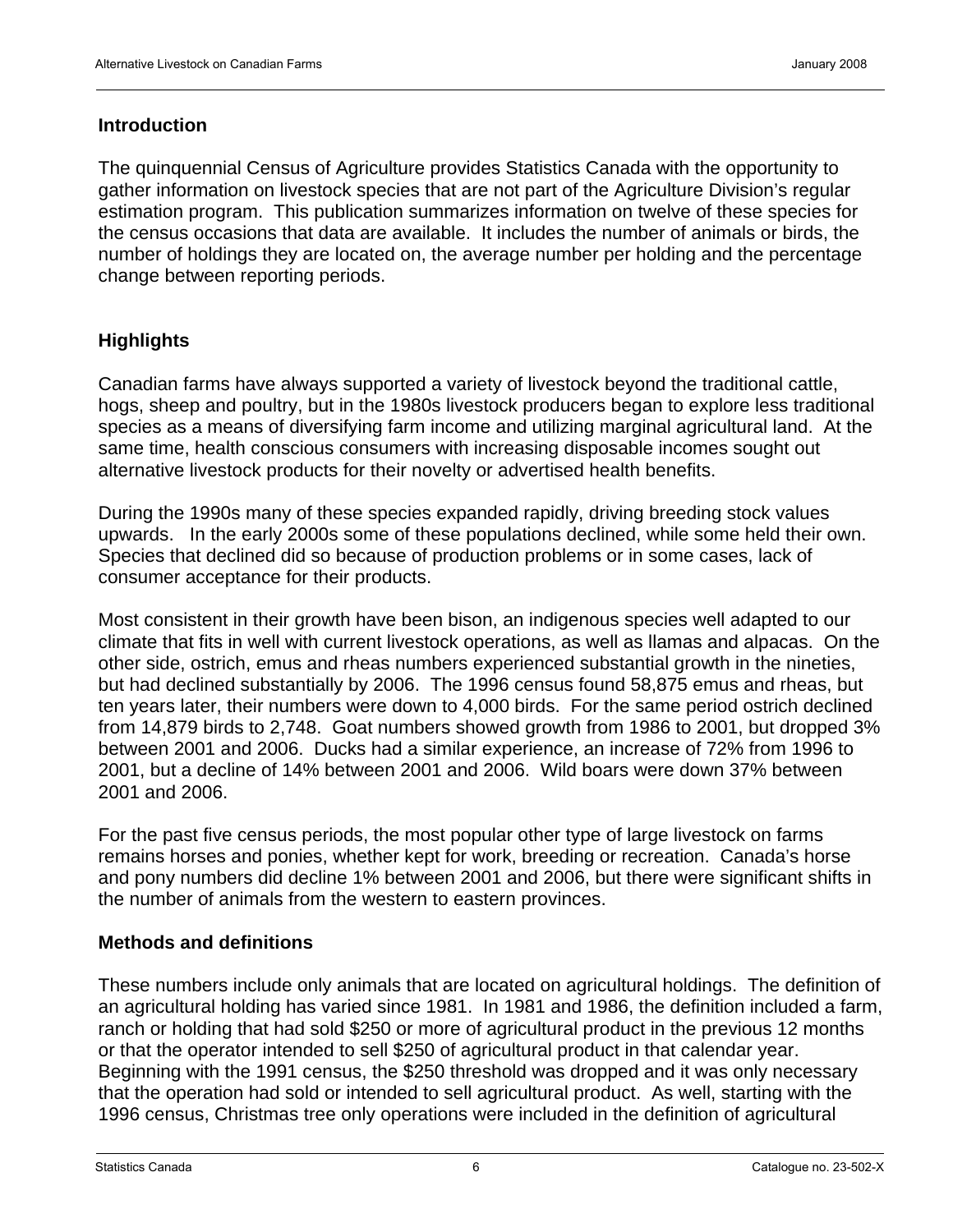product, expanding the Census coverage. These definitional changes could have resulted in more animals being accounted for than in previous censuses.

Users of this data should be aware that there is potential for greater numbers of alternative livestock in Canada than what the census data reports. For example, animals kept on operations that are not agricultural holdings are not included in this data. Horses are the most notable in this regard. Other examples would be animals in petting zoos or kept as pets.

Horses and ponies - includes all horses and ponies on agricultural operations, including operations involved in the collection of pregnant mare's urine (PMU) for the pharmaceutical industry and being raised for slaughter. The Census also attempts to collect the number of horses on operations involved in boarding horses, riding stables and stables for housing and/or training horses even if no agricultural products are sold.

Ranched deer - includes a variety of species; fallow, red, sika, white-tailed, reindeer and those just reported as deer. It does not include wapiti (elk), nor does it include wild deer that range on a farm, ranch or holding.

Ducks and geese - please note that when respondents reported ducks and geese together, the combined number is reported in ducks.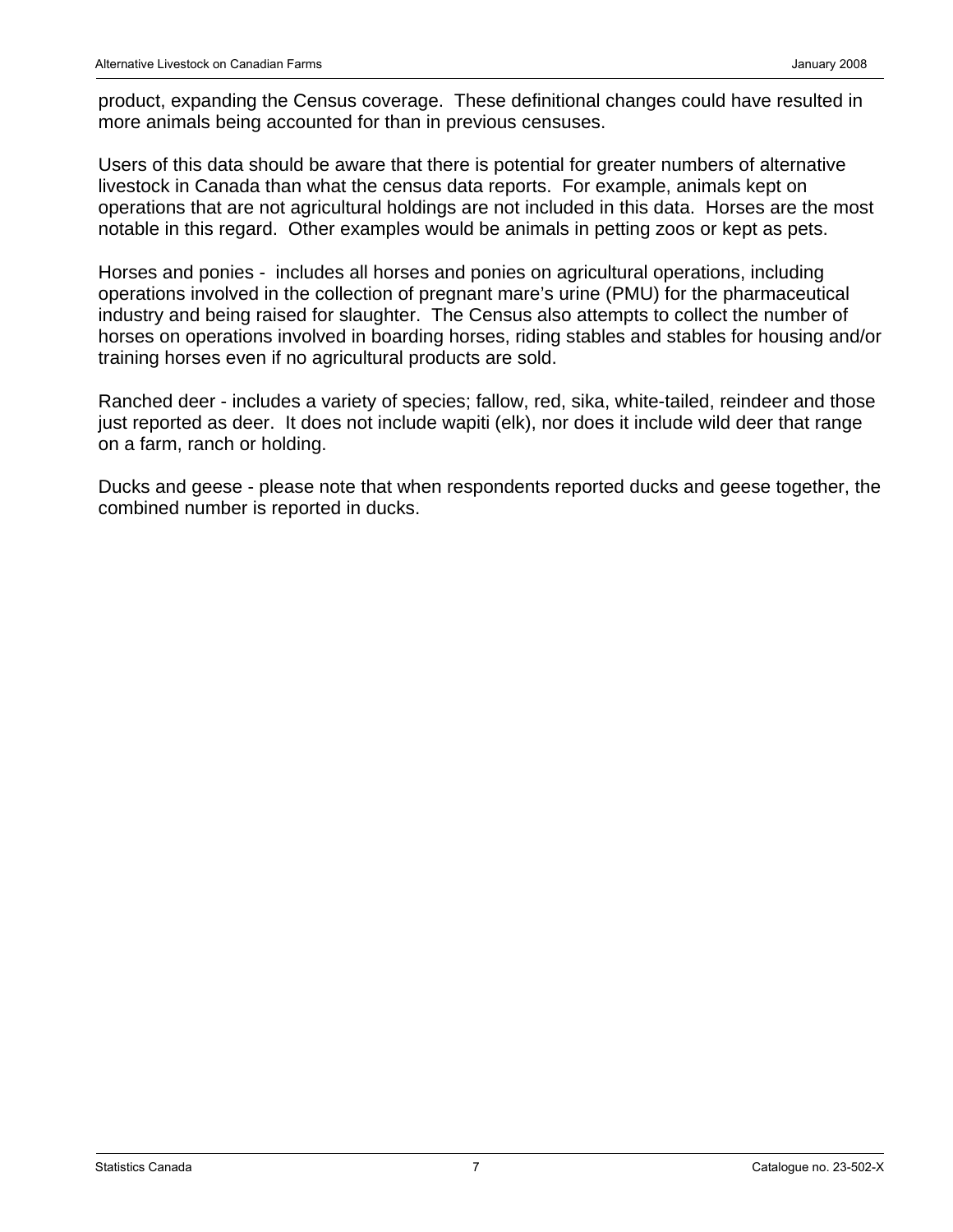#### <span id="page-7-0"></span>Alternative Livestock on Canadian Farms January 2008

#### **Table 1 Horses and ponies**

|                                  |         |         |         |         |         |         | % change<br>from 1981 | % change<br>from 1986 | % change<br>from 1991 | % change<br>from 1996 | % change<br>from 2001 |
|----------------------------------|---------|---------|---------|---------|---------|---------|-----------------------|-----------------------|-----------------------|-----------------------|-----------------------|
| Canada                           | 1981    | 1986    | 1991    | 1996    | 2001    | 2006    | to 1986               | to 1991               | to 1996               | to 2001               | to 2006               |
| Number of animals                | 358,122 | 394,953 | 356,204 | 443,889 | 460,569 | 453,965 | 10                    | $-10$                 | 25                    | 4                     | $-1$                  |
| Number of farms reporting        | 69,178  | 69,148  | 58,509  | 56,707  | 53,925  | 54,169  | 0                     | $-15$                 | $-3$                  | $-5$                  | $\mathbf 0$           |
| Average number per farm          | 5.2     | 5.7     | 6.1     | 7.8     | 8.5     | 8.4     | 10                    | 7                     | 28                    | 9                     | $-1$                  |
|                                  |         |         |         |         |         |         |                       |                       |                       |                       |                       |
| <b>Newfoundland and Labrador</b> |         |         |         |         |         |         |                       |                       |                       |                       |                       |
| Number of animals                | 340     | 410     | 309     | 275     | 288     | 286     | 21                    | $-25$                 | $-11$                 | 5                     | -1                    |
| Number of farms reporting        | 158     | 153     | 113     | 80      | 72      | 77      | -3                    | $-26$                 | $-29$                 | $-10$                 | $\overline{7}$        |
| Average number per farm          | 2.2     | 2.7     | 2.7     | 3.4     | 4.0     | 3.7     | 23                    | $\mathbf 0$           | 26                    | 18                    | -8                    |
| <b>Prince Edward Island</b>      |         |         |         |         |         |         |                       |                       |                       |                       |                       |
| Number of animals                | 2,317   | 2,357   | 1,891   | 1,869   | 1,565   | 1,921   | $\overline{c}$        | $-20$                 | -1                    | -16                   | 23                    |
| Number of farms reporting        | 687     | 657     | 432     | 379     | 289     | 288     | -4                    | $-34$                 | $-12$                 | $-24$                 | $\mathbf 0$           |
| Average number per farm          | 3.4     | 3.6     | 4.4     | 4.9     | 5.4     | 6.7     | 6                     | 22                    | 11                    | 10                    | 24                    |
| <b>Nova Scotia</b>               |         |         |         |         |         |         |                       |                       |                       |                       |                       |
| Number of animals                | 3,297   | 3,171   | 2,957   | 2,907   | 3,009   | 3,705   | -4                    | $-7$                  | $-2$                  | 4                     | 23                    |
|                                  |         |         |         |         |         |         |                       |                       |                       |                       |                       |
| Number of farms reporting        | 1,049   | 927     | 780     | 648     | 592     | 643     | $-12$                 | $-16$                 | $-17$                 | -9                    | 9                     |
| Average number per farm          | 3.1     | 3.4     | 3.8     | 4.5     | 5.1     | 5.8     | 10                    | 12                    | 18                    | 13                    | 14                    |
| <b>New Brunswick</b>             |         |         |         |         |         |         |                       |                       |                       |                       |                       |
| Number of animals                | 2,972   | 3,339   | 3,133   | 2,757   | 2,661   | 2,973   | 12                    | -6                    | $-12$                 | $-3$                  | 12                    |
| Number of farms reporting        | 930     | 839     | 667     | 552     | 471     | 476     | $-10$                 | $-21$                 | $-17$                 | $-15$                 | 1                     |
| Average number per farm          | 3.2     | 4.0     | 4.7     | 5.0     | 5.6     | 6.2     | 25                    | 18                    | 6                     | 12                    | 11                    |
| Quebec                           |         |         |         |         |         |         |                       |                       |                       |                       |                       |
| Number of animals                | 24,682  | 25,481  | 25.787  | 25,108  | 22,284  | 26,522  | 3                     | $\mathbf{1}$          | -3                    | $-11$                 | 19                    |
| Number of farms reporting        | 7,047   | 6,607   | 5,307   | 4,518   | 3,838   | 4,259   | -6                    | $-20$                 | $-15$                 | $-15$                 | 11                    |
| Average number per farm          | 3.5     | 3.9     | 4.9     | 5.6     | 5.8     | 6.2     | 11                    | 26                    | 14                    | 4                     | $\overline{7}$        |
| Ontario                          |         |         |         |         |         |         |                       |                       |                       |                       |                       |
|                                  |         |         |         |         |         |         |                       |                       |                       |                       |                       |
| Number of animals                | 74,986  | 74,961  | 75,132  | 76,553  | 83,337  | 97,285  | 0                     | 0                     | $\overline{2}$        | 9                     | 17                    |
| Number of farms reporting        | 14,535  | 13,523  | 12,358  | 11,829  | 11,258  | 12,333  | $-7$                  | -9                    | -4                    | -5                    | 10                    |
| Average number per farm          | 5.2     | 5.5     | 6.1     | 6.5     | 7.4     | 7.9     | 6                     | 11                    | $\overline{7}$        | 14                    | $\overline{7}$        |
| Manitoba                         |         |         |         |         |         |         |                       |                       |                       |                       |                       |
| Number of animals                | 31,284  | 40,691  | 44,130  | 68,783  | 62,791  | 46,580  | 30                    | 8                     | 56                    | -9                    | $-26$                 |
| Number of farms reporting        | 5,593   | 5,540   | 4,203   | 4,155   | 3,730   | 3,646   | $-1$                  | $-24$                 | -1                    | $-10$                 | $-2$                  |
| Average number per farm          | 5.6     | 7.3     | 10.5    | 16.6    | 16.8    | 12.8    | 30                    | 44                    | 58                    | $\mathbf{1}$          | $-24$                 |
| Saskatchewan                     |         |         |         |         |         |         |                       |                       |                       |                       |                       |
| Number of animals                | 60,180  | 67,484  | 53,843  | 66,372  | 71,306  | 65,914  | 12                    | $-20$                 | 23                    | $\boldsymbol{7}$      | -8                    |
| Number of farms reporting        | 13,474  | 13,420  | 10,564  | 9,472   | 9,048   | 8,531   | $\mathbf 0$           | $-21$                 | -10                   | $-4$                  | -6                    |
| Average number per farm          | 4.5     | 5.0     | 5.1     | 7.0     | 7.9     | 7.7     | 11                    | 2                     | 37                    | 13                    | $-3$                  |
|                                  |         |         |         |         |         |         |                       |                       |                       |                       |                       |
| Alberta                          |         |         |         |         |         |         |                       |                       |                       |                       |                       |
| Number of animals                | 118,708 | 135,025 | 109,237 | 149,960 | 159,962 | 155,533 | 14                    | $-19$                 | 37                    | $\overline{7}$        | $-3$                  |
| Number of farms reporting        | 19,291  | 20,921  | 17,782  | 17,951  | 17,807  | 17,219  | 8                     | $-15$                 | $\mathbf{1}$          | $-1$                  | $-3$                  |
| Average number per farm          | 6.2     | 6.5     | 6.1     | 8.4     | 9.0     | 9.0     | 5                     | -6                    | 38                    | $\overline{7}$        | $\pmb{0}$             |
| <b>British Columbia</b>          |         |         |         |         |         |         |                       |                       |                       |                       |                       |
| Number of animals                | 39,356  | 42,034  | 39,785  | 49,305  | 53,366  | 53,246  | 7                     | $-5$                  | 24                    | 8                     | 0                     |
| Number of farms reporting        | 6,414   | 6,561   | 6,303   | 7,123   | 6,820   | 6,697   | 2                     | $\textbf{-4}$         | 13                    | -4                    | $-2$                  |
| Average number per farm          | 6.1     | 6.4     | 6.3     | 6.9     | 7.8     | 8.0     | 5                     | $-2$                  | 10                    | 13                    | 3                     |
|                                  |         |         |         |         |         |         |                       |                       |                       |                       |                       |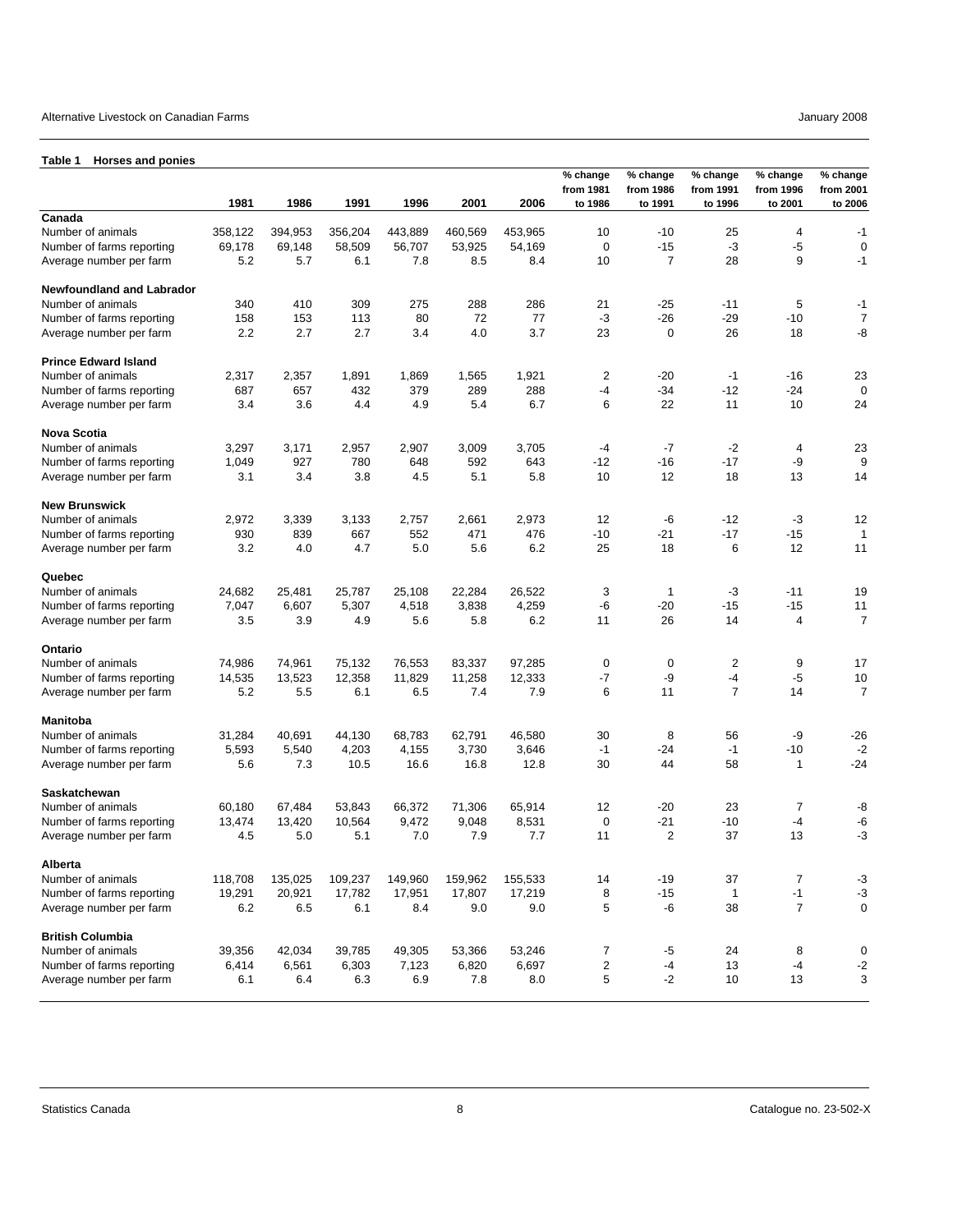<span id="page-8-0"></span>

| Table 2<br><b>Bison</b>                      |                                   |                                              |        |              |                |              |                                  |                                              |                                  |                                  |                                  |
|----------------------------------------------|-----------------------------------|----------------------------------------------|--------|--------------|----------------|--------------|----------------------------------|----------------------------------------------|----------------------------------|----------------------------------|----------------------------------|
|                                              | 1981                              | 1986                                         | 1991   | 1996         | 2001           | 2006         | % change<br>from 1981<br>to 1986 | % change<br>from 1986<br>to 1991             | % change<br>from 1991<br>to 1996 | % change<br>from 1996<br>to 2001 | % change<br>from 2001<br>to 2006 |
| Canada                                       |                                   |                                              |        |              |                |              |                                  |                                              |                                  |                                  |                                  |
| Number of animals                            | ٠.                                | ä.                                           | 15,775 | 45,437       | 145,094        | 195,728      | ٠.                               | $\ddotsc$                                    | 188                              | 219                              | 35                               |
| Number of farms reporting                    | $\ddotsc$                         | $\ddotsc$                                    | 285    | 745          | 1,887          | 1,898        | $\ddotsc$                        | $\ddot{\phantom{a}}$                         | 161                              | 153                              | $\mathbf 1$                      |
| Average number per farm                      | $\sim$                            | $\ddot{\phantom{a}}$                         | 55.4   | 61.0         | 76.9           | 103.1        | $\ddot{\phantom{a}}$             | $\ddot{\phantom{a}}$                         | 10                               | 26                               | 34                               |
| <b>Newfoundland and Labrador</b>             |                                   |                                              |        |              |                |              |                                  |                                              |                                  |                                  |                                  |
| Number of animals                            |                                   | $\ddotsc$                                    | 0      | 0            | 0              | 0            | $\ddotsc$                        |                                              |                                  |                                  |                                  |
| Number of farms reporting                    |                                   | μ.                                           | 0      | 0            | $\mathbf 0$    | $\mathbf 0$  |                                  |                                              | ٠.                               |                                  |                                  |
| Average number per farm                      | $\ddotsc$                         | $\ddotsc$                                    | 0.0    | 0.0          | 0.0            | 0.0          | $\ddotsc$                        | $\ddotsc$                                    | $\ddot{\phantom{a}}$             | $\ddotsc$                        | $\ddotsc$                        |
| <b>Prince Edward Island</b>                  |                                   |                                              |        |              |                |              |                                  |                                              |                                  |                                  |                                  |
| Number of animals                            |                                   | $\mathbf{r}$ .                               | 0      | х            | х              | х            |                                  |                                              |                                  | х                                | х                                |
| Number of farms reporting                    | $\ddot{\phantom{a}}$              | $\mathbf{r}$ .                               | 0      | $\mathbf{1}$ | 1              | 1            |                                  | ٠.                                           | $\ddot{\phantom{0}}$             | 0                                | 0                                |
| Average number per farm                      |                                   | $\mathbf{r}$ .                               | 0.0    | x            | x              | X            | $\ddotsc$                        | $\ddotsc$                                    | $\ddot{\phantom{a}}$             | x                                | x                                |
| <b>Nova Scotia</b>                           |                                   |                                              |        |              |                |              |                                  |                                              |                                  |                                  |                                  |
| Number of animals                            |                                   | $\ddot{\phantom{a}}$                         | х      | х            | x              | х            |                                  | $\ddot{\phantom{a}}$                         | х                                | х                                | x                                |
| Number of farms reporting                    |                                   |                                              | 3      | 1            | 1              | $\mathbf{1}$ |                                  |                                              | $-67$                            | 0                                | 0                                |
| Average number per farm                      |                                   | $\ddot{\phantom{a}}$                         |        |              |                |              |                                  | $\ddotsc$                                    |                                  |                                  |                                  |
|                                              |                                   |                                              | х      | х            | х              | x            |                                  | $\ddot{\phantom{0}}$                         | х                                | х                                | x                                |
| <b>New Brunswick</b>                         |                                   |                                              |        |              |                |              |                                  |                                              |                                  |                                  |                                  |
| Number of animals                            |                                   |                                              | х      | х            | х              | х            |                                  | $\ddotsc$                                    | х                                | х                                | x                                |
| Number of farms reporting                    | $\ddot{\phantom{a}}$              | $\ddotsc$                                    | 2      | 2            | $\overline{2}$ | 3            | ٠.                               | $\ddotsc$                                    | 0                                | 0                                | 50                               |
| Average number per farm                      | $\ddotsc$                         | $\ddot{\phantom{a}}$                         | x      | x            | x              | x            | $\ddot{\phantom{a}}$             | $\ddot{\phantom{a}}$                         | x                                | х                                | X                                |
| Quebec                                       |                                   |                                              |        |              |                |              |                                  |                                              |                                  |                                  |                                  |
| Number of animals                            |                                   | $\ldots$                                     | 1,726  | 2,236        | 4,192          | 4,322        |                                  | $\ddotsc$                                    | 30                               | 87                               | 3                                |
| Number of farms reporting                    |                                   | $\ddotsc$                                    | 27     | 56           | 58             | 69           | ٠.                               | $\ddot{\phantom{a}}$                         | 107                              | 4                                | 19                               |
| Average number per farm                      | $\ddot{\phantom{a}}$              | $\ddot{\phantom{a}}$                         | 63.9   | 39.9         | 72.3           | 62.6         | $\ddotsc$                        | $\ddot{\phantom{a}}$                         | $-38$                            | 81                               | $-13$                            |
| Ontario                                      |                                   |                                              |        |              |                |              |                                  |                                              |                                  |                                  |                                  |
| Number of animals                            |                                   | $\ddot{\phantom{a}}$                         | 1,008  | 2,344        | 3,755          | 4,106        |                                  | ä.                                           | 133                              | 60                               | 9                                |
| Number of farms reporting                    |                                   | $\ddotsc$                                    | 29     | 46           | 58             | 71           |                                  | $\ddotsc$                                    | 59                               | 26                               | 22                               |
| Average number per farm                      | $\ddot{\phantom{a}}$              | $\ddotsc$                                    | 34.8   | 51.0         | 64.7           | 57.8         | $\ddotsc$                        | $\ddotsc$                                    | 47                               | 27                               | $-11$                            |
| <b>Manitoba</b>                              |                                   |                                              |        |              |                |              |                                  |                                              |                                  |                                  |                                  |
| Number of animals                            |                                   | $\ldots$                                     | 1,107  | 4,621        | 13,437         | 19,609       |                                  | $\ddotsc$                                    | 317                              | 191                              | 46                               |
| Number of farms reporting                    |                                   | $\ldots$                                     | 32     | 73           | 157            | 166          |                                  | $\ddotsc$                                    | 128                              | 115                              | 6                                |
| Average number per farm                      | $\ddotsc$                         | $\ddot{\phantom{a}}$                         | 34.6   | 63.3         | 85.6           | 118.1        | ٠.                               | $\ddotsc$                                    | 83                               | 35                               | 38                               |
| <b>Saskatchewan</b>                          |                                   |                                              |        |              |                |              |                                  |                                              |                                  |                                  |                                  |
| Number of animals                            |                                   | $\ddotsc$                                    | 1,644  | 7,006        | 34,781         | 57,395       |                                  | $\ddotsc$                                    | 326                              | 396                              | 65                               |
| Number of farms reporting                    |                                   |                                              | 63     | 175          | 562            | 597          |                                  |                                              | 178                              | 221                              | 6                                |
| Average number per farm                      | $\ddotsc$                         | $\ddot{\phantom{0}}$<br>$\ddotsc$            | 26.1   | 40.0         | 61.9           | 96.1         | ٠.                               | $\ddot{\phantom{0}}$<br>$\ddot{\phantom{a}}$ | 53                               | 55                               | 55                               |
| Alberta                                      |                                   |                                              |        |              |                |              |                                  |                                              |                                  |                                  |                                  |
| Number of animals                            |                                   |                                              | 6,866  | 22,782       | 79,731         | 97,366       |                                  |                                              | 232                              | 250                              | 22                               |
| Number of farms reporting                    |                                   | $\ddot{\phantom{a}}$                         | 97     | 334          | 950            | 869          | $\ddot{\phantom{a}}$             | ä.                                           | 244                              | 184                              | -9                               |
| Average number per farm                      | $\ddotsc$<br>$\ddot{\phantom{a}}$ | $\ddot{\phantom{a}}$<br>$\ddot{\phantom{a}}$ | 70.8   | 68.2         | 83.9           | 112.0        | $\ddot{\phantom{a}}$             | $\ddotsc$<br>$\ddot{\phantom{a}}$            | $-4$                             | 23                               | 33                               |
|                                              |                                   |                                              |        |              |                |              | $\ddotsc$                        |                                              |                                  |                                  |                                  |
| <b>British Columbia</b><br>Number of animals |                                   |                                              |        |              |                |              |                                  |                                              |                                  | 44                               |                                  |
|                                              | Ω.                                | $\ddot{\phantom{a}}$                         | 3,212  | 6,246        | 8,964          | 12,656       | $\ddot{\phantom{a}}$             | $\ddotsc$                                    | 94                               |                                  | 41                               |
| Number of farms reporting                    | $\ddotsc$                         | $\ddot{\phantom{a}}$                         | 32     | 57           | 98             | 121          | $\ddot{\phantom{a}}$             | $\ddot{\phantom{a}}$                         | 78                               | 72                               | 23                               |
| Average number per farm                      | $\ddotsc$                         | $\ddot{\phantom{a}}$                         | 100.4  | 109.6        | 91.5           | 104.6        | $\ddotsc$                        | $\cdot$ .                                    | 9                                | $-17$                            | 14                               |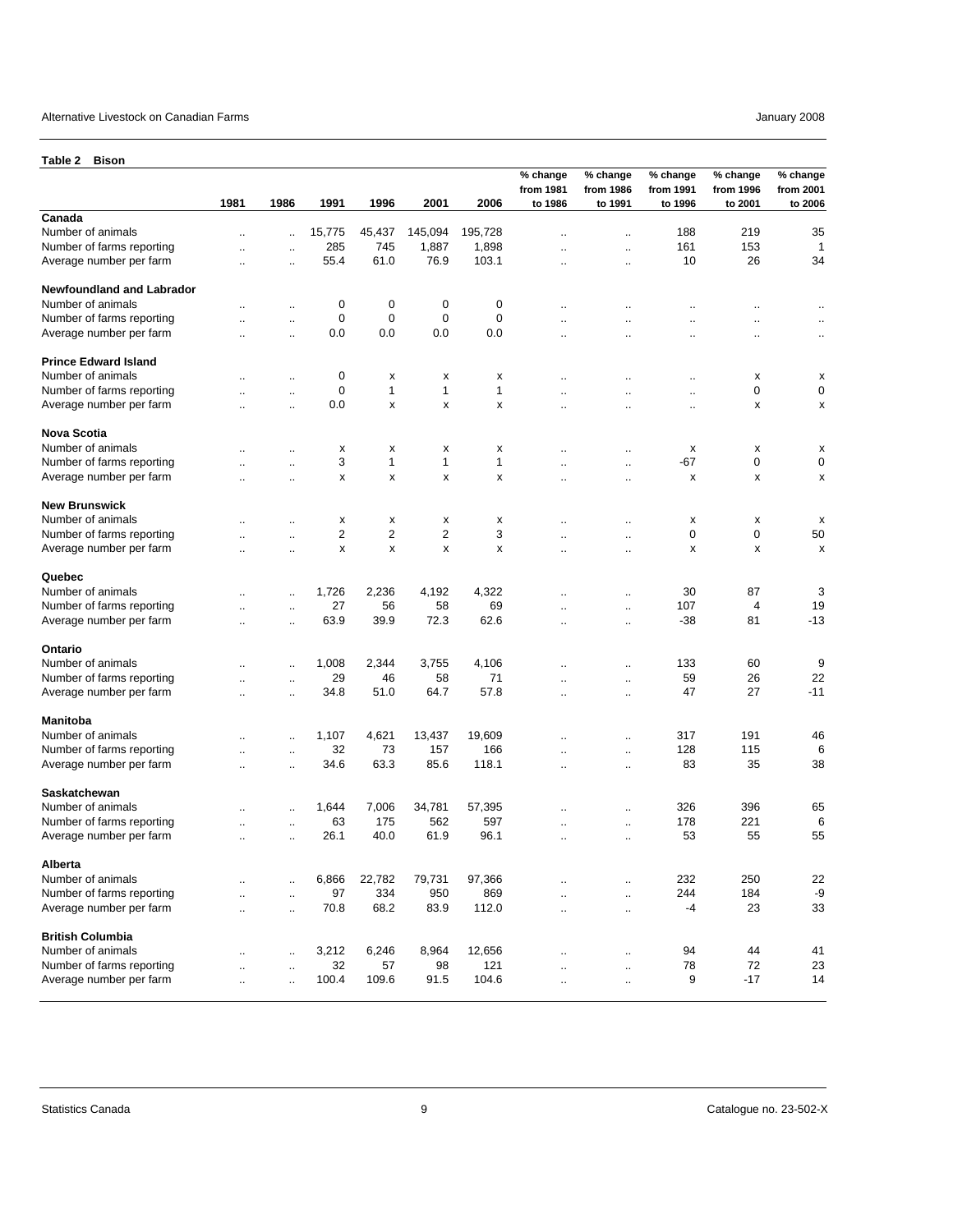#### <span id="page-9-0"></span>Alternative Livestock on Canadian Farms **Alternative Livestock on Canadian Farms** January 2008

| Table 3<br>Goats                 |        |        |        |         |         |         |                                  |                                  |                                  |                                  |                                  |
|----------------------------------|--------|--------|--------|---------|---------|---------|----------------------------------|----------------------------------|----------------------------------|----------------------------------|----------------------------------|
|                                  | 1981   | 1986   | 1991   | 1996    | 2001    | 2006    | % change<br>from 1981<br>to 1986 | % change<br>from 1986<br>to 1991 | % change<br>from 1991<br>to 1996 | % change<br>from 1996<br>to 2001 | % change<br>from 2001<br>to 2006 |
| Canada                           |        |        |        |         |         |         |                                  |                                  |                                  |                                  |                                  |
| Number of animals                | 89,839 | 75,788 | 88,116 | 125,819 | 182,851 | 177,698 | -16                              | 16                               | 43                               | 45                               | $-3$                             |
| Number of farms reporting        | 10,127 | 8,936  | 7,735  | 8,252   | 7,706   | 6,725   | $-12$                            | -13                              | $\overline{7}$                   | -7                               | -13                              |
| Average number per farm          | 8.9    | 8.5    | 11.4   | 15.2    | 23.7    | 26.4    | $-4$                             | 34                               | 33                               | 56                               | 11                               |
| <b>Newfoundland and Labrador</b> |        |        |        |         |         |         |                                  |                                  |                                  |                                  |                                  |
| Number of animals                | 296    | 276    | 186    | 249     | 194     | 99      | $-7$                             | $-33$                            | 34                               | $-22$                            | -49                              |
| Number of farms reporting        | 31     | 32     | 24     | 38      | 25      | 20      | 3                                | $-25$                            | 58                               | -34                              | $-20$                            |
| Average number per farm          | 9.5    | 8.6    | 7.8    | 6.6     | 7.8     | 5.0     | -9                               | -9                               | $-15$                            | 18                               | $-36$                            |
| <b>Prince Edward Island</b>      |        |        |        |         |         |         |                                  |                                  |                                  |                                  |                                  |
| Number of animals                | 348    | 272    | 114    | 227     | 324     | 229     | $-22$                            | -58                              | 99                               | 43                               | -29                              |
| Number of farms reporting        | 65     | 51     | 29     | 36      | 31      | 31      | $-22$                            | -43                              | 24                               | -14                              | $\mathbf 0$                      |
| Average number per farm          | 5.4    | 5.3    | 3.9    | 6.3     | 10.5    | 7.4     | $-2$                             | $-26$                            | 62                               | 67                               | $-30$                            |
| <b>Nova Scotia</b>               |        |        |        |         |         |         |                                  |                                  |                                  |                                  |                                  |
| Number of animals                | 1,405  | 911    | 2,313  | 2,572   | 2,051   | 2,111   | $-35$                            | 154                              | 11                               | $-20$                            | 3                                |
| Number of farms reporting        | 224    | 177    | 176    | 194     | 159     | 165     | $-21$                            | $-1$                             | 10                               | $-18$                            | 4                                |
| Average number per farm          | 6.3    | 5.1    | 13.1   | 13.3    | 12.9    | 12.8    | -19                              | 157                              | 2                                | -3                               | $-1$                             |
| <b>New Brunswick</b>             |        |        |        |         |         |         |                                  |                                  |                                  |                                  |                                  |
| Number of animals                | 816    | 448    | 547    | 806     | 1,172   | 1,119   | -45                              | 22                               | 47                               | 45                               | $-5$                             |
| Number of farms reporting        | 126    | 90     | 90     | 78      | 91      | 77      | $-29$                            | $\mathbf 0$                      | $-13$                            | 17                               | $-15$                            |
| Average number per farm          | 6.5    | 5.0    | 6.1    | 10.3    | 12.9    | 14.5    | $-23$                            | 22                               | 69                               | 25                               | 12                               |
| Quebec                           |        |        |        |         |         |         |                                  |                                  |                                  |                                  |                                  |
| Number of animals                | 13,111 | 11,853 | 12,317 | 15,445  | 27,337  | 30,870  | -10                              | 4                                | 25                               | 77                               | 13                               |
| Number of farms reporting        | 1,252  | 1,129  | 889    | 931     | 975     | 1,070   | $-10$                            | $-21$                            | 5                                | 5                                | 10                               |
| Average number per farm          | 10.5   | 10.5   | 13.9   | 16.6    | 28.0    | 28.9    | 0                                | 32                               | 19                               | 69                               | 3                                |
| Ontario                          |        |        |        |         |         |         |                                  |                                  |                                  |                                  |                                  |
| Number of animals                | 45,500 | 32,460 | 33,405 | 45,258  | 62,310  | 76,114  | $-29$                            | 3                                | 35                               | 38                               | 22                               |
| Number of farms reporting        | 4,212  | 2,999  | 2,400  | 2,521   | 2,342   | 2,169   | $-29$                            | $-20$                            | 5                                | -7                               | $-7$                             |
| Average number per farm          | 10.8   | 10.8   | 13.9   | 18.0    | 26.6    | 35.1    | $\mathbf 0$                      | 29                               | 29                               | 48                               | 32                               |
| <b>Manitoba</b>                  |        |        |        |         |         |         |                                  |                                  |                                  |                                  |                                  |
| Number of animals                | 4,684  | 3,663  | 5,895  | 7,213   | 12,637  | 13,159  | $-22$                            | 61                               | 22                               | 75                               | 4                                |
| Number of farms reporting        | 581    | 597    | 559    | 515     | 507     | 470     | 3                                | -6                               | -8                               | -2                               | $-7$                             |
| Average number per farm          | 8.1    | 6.1    | 10.5   | 14.0    | 24.9    | 28.0    | $-25$                            | 72                               | 33                               | 78                               | 12                               |
| Saskatchewan                     |        |        |        |         |         |         |                                  |                                  |                                  |                                  |                                  |
| Number of animals                | 4,317  | 5,722  | 8,511  | 7,968   | 15,797  | 11,793  | 33                               | 49                               | -6                               | 98                               | $-25$                            |
| Number of farms reporting        | 961    | 1,221  | 1,093  | 941     | 861     | 599     | 27                               | $-10$                            | -14                              | -9                               | $-30$                            |
| Average number per farm          | 4.5    | 4.7    | 7.8    | 8.5     | 18.3    | 19.7    | 4                                | 66                               | 9                                | 115                              | 8                                |
| Alberta                          |        |        |        |         |         |         |                                  |                                  |                                  |                                  |                                  |
| Number of animals                | 10,567 | 12,470 | 15,656 | 32,960  | 42,270  | 29,113  | 18                               | 26                               | 111                              | 28                               | $-31$                            |
| Number of farms reporting        | 1,542  | 1,713  | 1,584  | 1,863   | 1,675   | 1,220   | 11                               | -8                               | 18                               | $-10$                            | $-27$                            |
| Average number per farm          | 6.9    | 7.3    | 9.9    | 17.7    | 25.2    | 23.9    | 6                                | 36                               | 79                               | 42                               | $-5$                             |
| <b>British Columbia</b>          |        |        |        |         |         |         |                                  |                                  |                                  |                                  |                                  |
| Number of animals                | 8,795  | 7,713  | 9,172  | 13,121  | 18,759  | 13,091  | $-12$                            | 19                               | 43                               | 43                               | $-30$                            |
| Number of farms reporting        | 1,133  | 927    | 891    | 1,135   | 1,040   | 904     | $-18$                            | $-4$                             | 27                               | -8                               | -13                              |
| Average number per farm          | 7.8    | 8.3    | 10.3   | 11.6    | 18.0    | 14.5    | 6                                | 24                               | 13                               | 55                               | -19                              |
|                                  |        |        |        |         |         |         |                                  |                                  |                                  |                                  |                                  |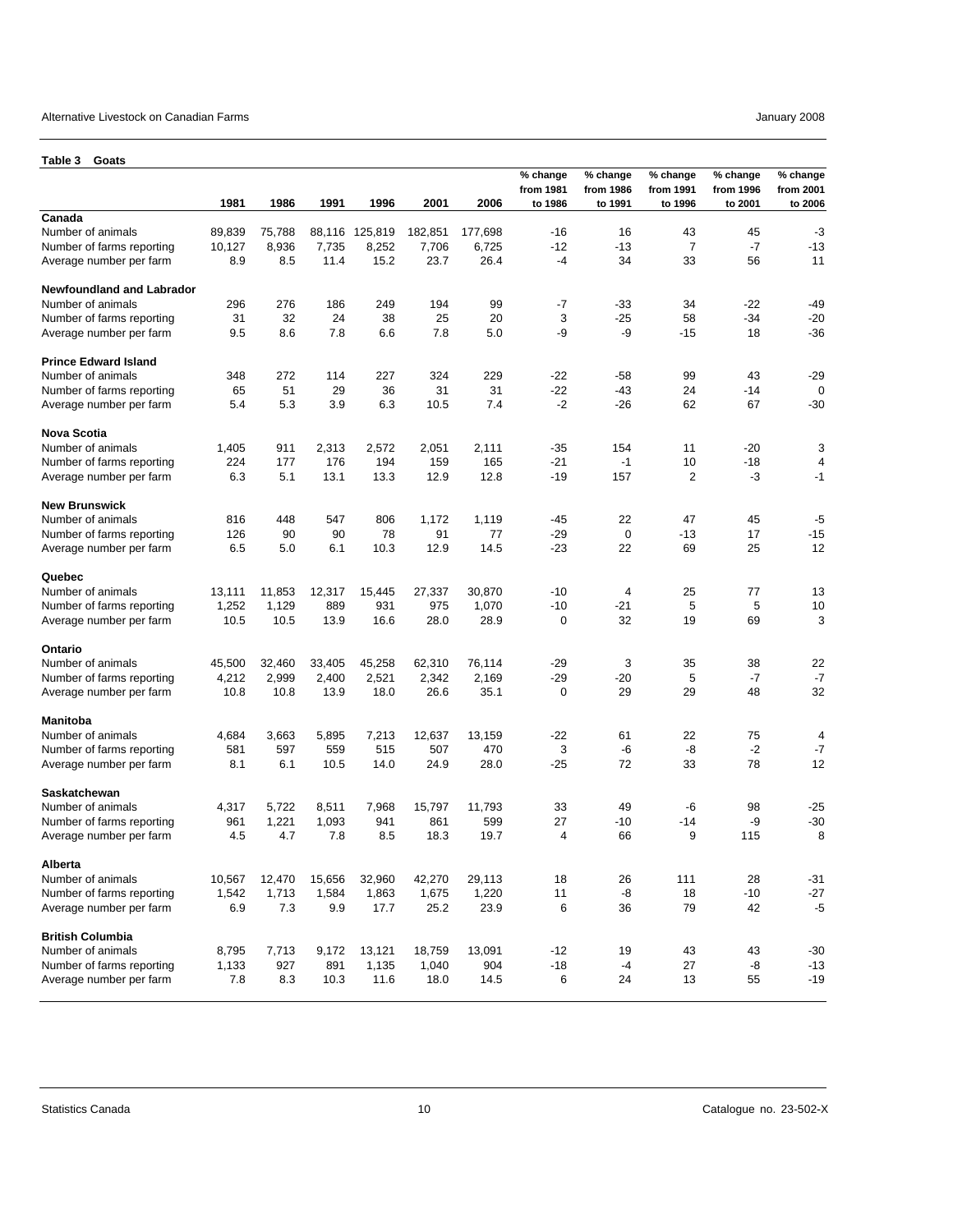<span id="page-10-0"></span>

| <b>Wild boars</b><br>Table 4                         |                      |                             |                     |             |              |              |                                  |                                  |                                  |                                  |                                  |
|------------------------------------------------------|----------------------|-----------------------------|---------------------|-------------|--------------|--------------|----------------------------------|----------------------------------|----------------------------------|----------------------------------|----------------------------------|
|                                                      | 1981                 | 1986                        | 1991                | 1996        | 2001         | 2006         | % change<br>from 1981<br>to 1986 | % change<br>from 1986<br>to 1991 | % change<br>from 1991<br>to 1996 | % change<br>from 1996<br>to 2001 | % change<br>from 2001<br>to 2006 |
| Canada                                               |                      |                             |                     |             |              |              |                                  |                                  |                                  |                                  |                                  |
| Number of animals                                    | Ξ.                   | $\ddotsc$                   | 4,691               | 37,659      | 33,131       | 20,898       |                                  | ٠.                               | 703                              | $-12$                            | $-37$                            |
| Number of farms reporting                            |                      | $\ldots$                    | 58                  | 296         | 505          | 256          | $\ddot{\phantom{a}}$             | $\ddotsc$                        | 410                              | 71                               | $-49$                            |
| Average number per farm                              | ٠.                   | $\ddot{\phantom{0}}$        | 80.9                | 127.2       | 65.6         | 81.6         | $\ddotsc$                        | $\ddot{\phantom{0}}$             | 57                               | $-48$                            | 24                               |
| <b>Newfoundland and Labrador</b>                     |                      |                             |                     |             |              |              |                                  |                                  |                                  |                                  |                                  |
| Number of animals                                    |                      | Ω,                          | 0                   | 0           | $\mathbf 0$  | 0            | $\ddotsc$                        |                                  |                                  | Ω.                               | $\cdot$ .                        |
| Number of farms reporting                            | Ω.                   | $\ddot{\phantom{a}}$        | $\mathbf 0$         | $\mathbf 0$ | $\mathbf 0$  | $\mathbf 0$  | $\ddotsc$                        | $\ddot{\phantom{a}}$             | $\ddotsc$                        | Ω,                               |                                  |
| Average number per farm                              | $\ddot{\phantom{a}}$ | $\ddot{\phantom{a}}$        | 0.0                 | 0.0         | 0.0          | 0.0          | $\ddot{\phantom{a}}$             | $\ddot{\phantom{a}}$             | $\ddot{\phantom{a}}$             | $\ddotsc$                        | $\ldots$<br>$\mathbf{r}$ .       |
| <b>Prince Edward Island</b>                          |                      |                             |                     |             |              |              |                                  |                                  |                                  |                                  |                                  |
| Number of animals                                    |                      |                             | 0                   | 0           | 0            | 0            |                                  |                                  |                                  |                                  |                                  |
|                                                      |                      | $\ddotsc$                   |                     |             |              | $\mathbf 0$  |                                  |                                  | $\ddotsc$                        |                                  | $\ddotsc$                        |
| Number of farms reporting                            |                      | $\ddotsc$                   | 0                   | 0           | 0            |              |                                  |                                  | ٠.                               |                                  | $\ddot{\phantom{0}}$             |
| Average number per farm                              | ٠.                   | ٠.                          | 0.0                 | 0.0         | 0.0          | 0.0          | $\ddotsc$                        |                                  | $\ddotsc$                        | $\ddot{\phantom{0}}$             | $\ddot{\phantom{0}}$             |
| <b>Nova Scotia</b>                                   |                      |                             |                     |             |              |              |                                  |                                  |                                  |                                  |                                  |
| Number of animals                                    | $\ddot{\phantom{a}}$ | $\ddotsc$                   | 0                   | х           | х            | х            | $\ddotsc$                        | $\ddot{\phantom{a}}$             | $\ddot{\phantom{a}}$             | х                                | х                                |
| Number of farms reporting                            | ٠.                   | $\ddotsc$                   | 0                   | 2           | 2            | 1            | $\ddot{\phantom{a}}$             |                                  | $\ddotsc$                        | 0                                | $-50$                            |
| Average number per farm                              |                      | $\ddotsc$                   | 0.0                 | x           | x            | x            | $\ddotsc$                        |                                  | $\ddotsc$                        | x                                | X                                |
| <b>New Brunswick</b>                                 |                      |                             |                     |             |              |              |                                  |                                  |                                  |                                  |                                  |
| Number of animals                                    |                      | $\ddotsc$                   | 0                   | 0           | x            | x            |                                  |                                  | $\ddot{\phantom{a}}$             |                                  | X                                |
| Number of farms reporting                            | $\ddot{\phantom{a}}$ | ä.                          | 0                   | 0           | 1            | $\mathbf{1}$ | $\ddot{\phantom{a}}$             | $\ddot{\phantom{a}}$             | $\ddotsc$                        | $\ddotsc$                        | 0                                |
| Average number per farm                              | $\ddot{\phantom{a}}$ | $\ddot{\phantom{a}}$        | 0.0                 | 0.0         | x            | x            | $\ddotsc$                        | $\ddot{\phantom{a}}$             | $\ddot{\phantom{a}}$             | $\ddotsc$                        | X                                |
| Quebec                                               |                      |                             |                     |             |              |              |                                  |                                  |                                  |                                  |                                  |
|                                                      |                      |                             |                     |             |              |              |                                  |                                  |                                  |                                  |                                  |
| Number of animals                                    |                      | $\ddotsc$                   | 1,987               | 4,002       | 2,908        | 2,304        |                                  | ٠.                               | 101                              | $-27$                            | -21                              |
| Number of farms reporting                            |                      | $\ddot{\phantom{a}}$        | 28                  | 66          | 66           | 46           |                                  | $\ddotsc$                        | 136                              | 0                                | $-30$                            |
| Average number per farm                              | $\ddotsc$            | $\ddotsc$                   | 71.0                | 60.6        | 44.1         | 50.1         | $\ddotsc$                        | $\ldots$                         | $-15$                            | $-27$                            | 14                               |
| Ontario                                              |                      |                             |                     |             |              |              |                                  |                                  |                                  |                                  |                                  |
| Number of animals                                    |                      | $\ddot{\phantom{a}}$        | 646                 | 2,007       | 1,499        | 1,006        |                                  | $\ddot{\phantom{a}}$             | 211                              | $-25$                            | -33                              |
| Number of farms reporting                            |                      | $\ddot{\phantom{a}}$        | 12                  | 35          | 58           | 38           | $\ddotsc$                        | $\ddotsc$                        | 192                              | 66                               | $-34$                            |
| Average number per farm                              |                      | $\ddot{\phantom{a}}$        | 53.8                | 57.3        | 25.8         | 26.5         | $\ddotsc$                        | $\ddot{\phantom{a}}$             | 7                                | $-55$                            | 3                                |
| <b>Manitoba</b>                                      |                      |                             |                     |             |              |              |                                  |                                  |                                  |                                  |                                  |
| Number of animals                                    |                      |                             | х                   | 7,559       | 3,285        | 2,514        |                                  |                                  | х                                | $-57$                            | $-23$                            |
| Number of farms reporting                            |                      | $\ddotsc$                   | 6                   | 70          | 56           | 24           | $\ddotsc$                        | $\ddotsc$                        | 1,067                            | $-20$                            | $-57$                            |
| Average number per farm                              |                      | ٠.                          | x                   | 108.0       | 58.7         | 104.8        |                                  | $\ddot{\phantom{a}}$             | х                                | $-46$                            | 79                               |
| <b>Saskatchewan</b>                                  |                      |                             |                     |             |              |              |                                  |                                  |                                  |                                  |                                  |
| Number of animals                                    |                      |                             |                     | 18,686      | 15,633       | 12.108       |                                  |                                  | х                                | -16                              | $-23$                            |
|                                                      | ٠.                   |                             | х                   |             |              |              | $\ddot{\phantom{a}}$             | $\ddot{\phantom{0}}$             |                                  |                                  | $-46$                            |
| Number of farms reporting<br>Average number per farm |                      | $\ddotsc$<br>$\ddotsc$      | $\overline{2}$<br>x | 76<br>245.9 | 150<br>104.2 | 81<br>149.5  | $\ddotsc$                        | $\ddotsc$<br>$\ddotsc$           | 3,700<br>х                       | 97<br>$-58$                      | 43                               |
|                                                      |                      |                             |                     |             |              |              |                                  |                                  |                                  |                                  |                                  |
| Alberta                                              |                      |                             |                     |             |              |              |                                  |                                  |                                  |                                  |                                  |
| Number of animals                                    | $\ddot{\phantom{a}}$ | ä.                          | 862                 | 4,499       | 8,067        | 2,608        |                                  | Ш,                               | 422                              | 79                               | $-68$                            |
| Number of farms reporting                            |                      | $\mathcal{L}_{\mathcal{A}}$ | $\overline{7}$      | 42          | 128          | 53           | ш.                               | $\ddot{\phantom{a}}$             | 500                              | 205                              | $-59$                            |
| Average number per farm                              | $\ddot{\phantom{a}}$ | à.                          | 123.1               | 107.1       | 63.0         | 49.2         | $\mathcal{L}_{\mathcal{A}}$      | $\ddotsc$                        | $-13$                            | -41                              | $-22$                            |
| <b>British Columbia</b>                              |                      |                             |                     |             |              |              |                                  |                                  |                                  |                                  |                                  |
| Number of animals                                    | $\ddotsc$            | $\ldots$                    | 632                 | x           | X            | X            | $\ddot{\phantom{a}}$             | $\ddotsc$                        | x                                | X                                | x                                |
| Number of farms reporting                            | $\ddotsc$            | $\ddot{\phantom{a}}$        | 3                   | 5           | 44           | 12           | $\ddotsc$                        | $\ddot{\phantom{a}}$             | 67                               | 780                              | -73                              |
| Average number per farm                              | $\ddot{\phantom{a}}$ |                             | 210.7               | x           | х            | X            | $\ddotsc$                        | $\ddotsc$                        | x                                | X                                | x                                |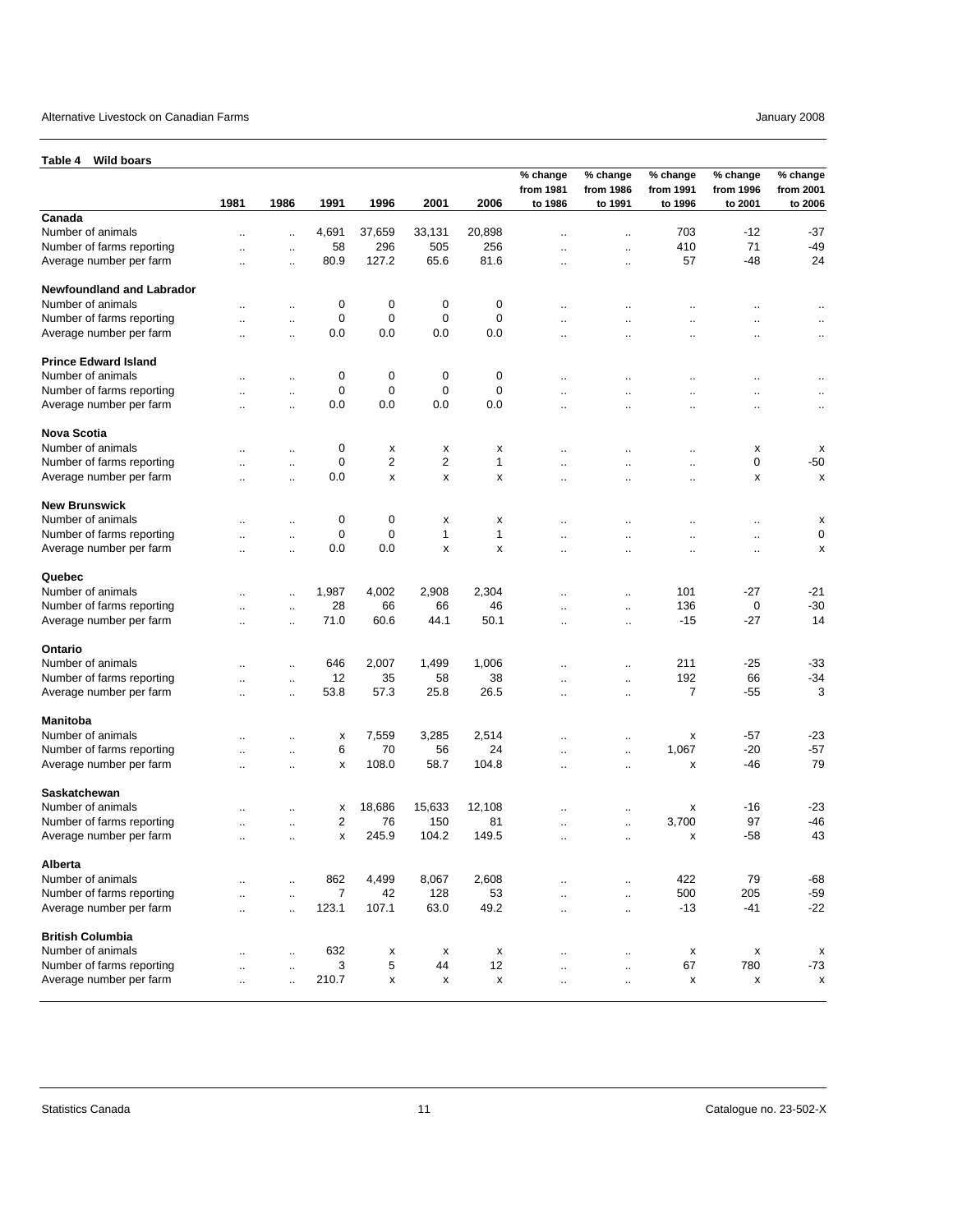#### <span id="page-11-0"></span>Alternative Livestock on Canadian Farms **Facture 10** and the set of the set of the set of the set of the set of the set of the set of the set of the set of the set of the set of the set of the set of the set of the set of

**Table 5 Ranched deer**

|                                  |      |                      |                    |                |             |        | % change<br>from 1981 | % change<br>from 1986 | % change<br>from 1991 | % change<br>from 1996 | % change<br>from 2001 |
|----------------------------------|------|----------------------|--------------------|----------------|-------------|--------|-----------------------|-----------------------|-----------------------|-----------------------|-----------------------|
|                                  | 1981 | 1986                 | 1991               | 1996           | 2001        | 2006   | to 1986               | to 1991               | to 1996               | to 2001               | to 2006               |
| Canada                           |      |                      |                    |                |             |        |                       |                       |                       |                       |                       |
| Number of animals                | ä.   | $\ddot{\phantom{a}}$ | 20,456             | 50,859         | 53,258      | 46,748 | $\ddot{\phantom{a}}$  | $\ddot{\phantom{a}}$  | 149                   | 5                     | $-12$                 |
| Number of farms reporting        | ä.   | $\ddot{\phantom{a}}$ | 313                | 714            | 809         | 620    | $\ddot{\phantom{a}}$  | $\ddotsc$             | 128                   | 13                    | $-23$                 |
| Average number per farm          | Ω.   | $\ddot{\phantom{a}}$ | 65.4               | 71.2           | 65.8        | 75.4   | $\ddot{\phantom{a}}$  | ä.                    | 9                     | -8                    | 15                    |
| <b>Newfoundland and Labrador</b> |      |                      |                    |                |             |        |                       |                       |                       |                       |                       |
| Number of animals                | ٠.   | $\ddotsc$            | 0                  | 0              | 0           | 0      | $\ddotsc$             | ٠.                    | $\ddot{\phantom{a}}$  | ٠.                    | $\ddotsc$             |
| Number of farms reporting        |      | $\mathbf{r}$         | 0                  | $\mathbf 0$    | 0           | 0      | ٠.                    |                       |                       |                       | $\mathbf{r}$          |
| Average number per farm          | Ω.   | $\mathbf{r}$         | 0.0                | 0.0            | 0.0         | 0.0    | $\ddotsc$             | ٠.                    | $\ddotsc$             | $\ddot{\phantom{a}}$  | $\ddotsc$             |
| <b>Prince Edward Island</b>      |      |                      |                    |                |             |        |                       |                       |                       |                       |                       |
| Number of animals                |      | $\ddotsc$            | 0                  | 0              | 0           | 0      | $\ddot{\phantom{a}}$  | ٠.                    | $\ddotsc$             |                       | $\ddotsc$             |
| Number of farms reporting        | ٠.   | $\ddotsc$            | 0                  | $\mathbf 0$    | $\mathbf 0$ | 0      | ٠.                    | $\ddot{\phantom{a}}$  | $\ddotsc$             |                       | $\cdot$ .             |
| Average number per farm          | ٠.   | $\ddotsc$            | 0.0                | 0.0            | 0.0         | 0.0    | ٠.                    |                       | $\ddotsc$             | $\ddot{\phantom{a}}$  | $\ddotsc$             |
| Nova Scotia                      |      |                      |                    |                |             |        |                       |                       |                       |                       |                       |
| Number of animals                |      | $\ddotsc$            | 0                  | 153            | 500         | 175    |                       | ٠.                    | $\ddotsc$             | 227                   | -65                   |
| Number of farms reporting        |      | $\ddotsc$            | 0                  | 6              | 9           | 5      |                       |                       | $\cdot$ .             | 50                    | -44                   |
| Average number per farm          | ٠.   | $\mathbf{r}$         | 0.0                | 25.5           | 55.6        | 35.0   | ٠.                    | $\ddot{\phantom{a}}$  | $\ddotsc$             | 118                   | $-37$                 |
| <b>New Brunswick</b>             |      |                      |                    |                |             |        |                       |                       |                       |                       |                       |
| Number of animals                |      |                      | x                  | 525            | 760         | 177    |                       | $\ddot{\phantom{a}}$  | x                     | 45                    | -77                   |
| Number of farms reporting        | Ω.   | $\ddotsc$            | 3                  | $\overline{7}$ | 8           | 5      | $\ddot{\phantom{a}}$  | $\ddot{\phantom{a}}$  | 133                   | 14                    | $-38$                 |
| Average number per farm          | Ω.   | $\ddot{\phantom{a}}$ | x                  | 75.0           | 95.0        | 35.4   | $\ddot{\phantom{a}}$  | ä.                    | x                     | 27                    | $-63$                 |
| Quebec                           |      |                      |                    |                |             |        |                       |                       |                       |                       |                       |
| Number of animals                |      | $\ddotsc$            | x                  | 6,732          | 15,813      | 14,209 |                       | $\ddotsc$             | x                     | 135                   | $-10$                 |
| Number of farms reporting        | Ω.   | $\ddot{\phantom{a}}$ | 62                 | 188            | 159         | 164    | $\ddot{\phantom{a}}$  | ä.                    | 203                   | $-15$                 | 3                     |
| Average number per farm          | Ω.   | $\ddotsc$            | x                  | 35.8           | 99.5        | 86.6   | $\ddot{\phantom{a}}$  | ä.                    | X                     | 178                   | $-13$                 |
| Ontario                          |      |                      |                    |                |             |        |                       |                       |                       |                       |                       |
| Number of animals                |      | $\mathbf{r}$         | 7,408              | 14,377         | 14,464      | 8,031  | ٠.                    | Ω.                    | 94                    | 1                     | -44                   |
| Number of farms reporting        |      | $\mathbf{r}$ .       | 135                | 234            | 234         | 158    | $\ddotsc$             | ä.                    | 73                    | $\mathbf 0$           | $-32$                 |
| Average number per farm          | Ω.   | $\ddotsc$            | 54.9               | 61.4           | 61.8        | 50.8   | $\ddotsc$             | $\ddotsc$             | 12                    | $\mathbf{1}$          | $-18$                 |
| Manitoba                         |      |                      |                    |                |             |        |                       |                       |                       |                       |                       |
| Number of animals                |      | $\ddotsc$            | 27                 | 819            | 962         | 716    | ٠.                    | ä.                    | 2,933                 | 17                    | $-26$                 |
| Number of farms reporting        |      | $\ddotsc$            | 3                  | 18             | 16          | 15     | $\ddot{\phantom{a}}$  | $\ddotsc$             | 500                   | $-11$                 | -6                    |
| Average number per farm          | ٠.   | $\mathbf{r}$         | 9.0                | 45.5           | 60.1        | 47.7   | $\ddotsc$             | $\ddot{\phantom{a}}$  | 406                   | 32                    | $-21$                 |
| Saskatchewan                     |      |                      |                    |                |             |        |                       |                       |                       |                       |                       |
| Number of animals                | ٠.   | $\ddotsc$            | 2,369              | 5,985          | 6,165       | 8,581  |                       | $\ddot{\phantom{a}}$  | 153                   | 3                     | 39                    |
| Number of farms reporting        |      | $\ddotsc$            | 28                 | 85             | 149         | 130    | $\ddot{\phantom{a}}$  | $\cdot$ .             | 204                   | 75                    | -13                   |
| Average number per farm          | Ω.   | $\ddotsc$            | 84.6               | 70.4           | 41.4        | 66.0   | $\ddotsc$             | $\mathbf{r}$          | $-17$                 | -41                   | 59                    |
| Alberta                          |      |                      |                    |                |             |        |                       |                       |                       |                       |                       |
| Number of animals                | ٠.   | $\cdot$ .            | 418                | 2,812          | 8,331       | 8,965  | $\cdot$               | $\cdot$               | 573                   | 196                   | 8                     |
| Number of farms reporting        | Ω.   | $\ddotsc$            | 29                 | 95             | 193         | 108    | μ.                    | $\ddotsc$             | 228                   | 103                   | $-44$                 |
| Average number per farm          | Ω.   | $\mathbf{r}$         | 14.4               | 29.6           | 43.2        | 83.0   | ä.                    | ä,                    | 106                   | 46                    | 92                    |
| <b>British Columbia</b>          |      |                      |                    |                |             |        |                       |                       |                       |                       |                       |
| Number of animals                |      |                      | X                  | 19,456         | 6,263       | 5,894  |                       | Ω.                    | x                     | $-68$                 | -6                    |
| Number of farms reporting        | ä.   | $\bar{\mathbf{r}}$   | 53                 | 81             | 41          | 35     | Ω.                    | ä,                    | 53                    | $-49$                 | -15                   |
| Average number per farm          | ä.   | $\ddotsc$            | $\pmb{\mathsf{x}}$ | 240.2          | 152.8       | 168.4  | $\ddot{\phantom{a}}$  | ä.                    | X                     | -36                   | 10                    |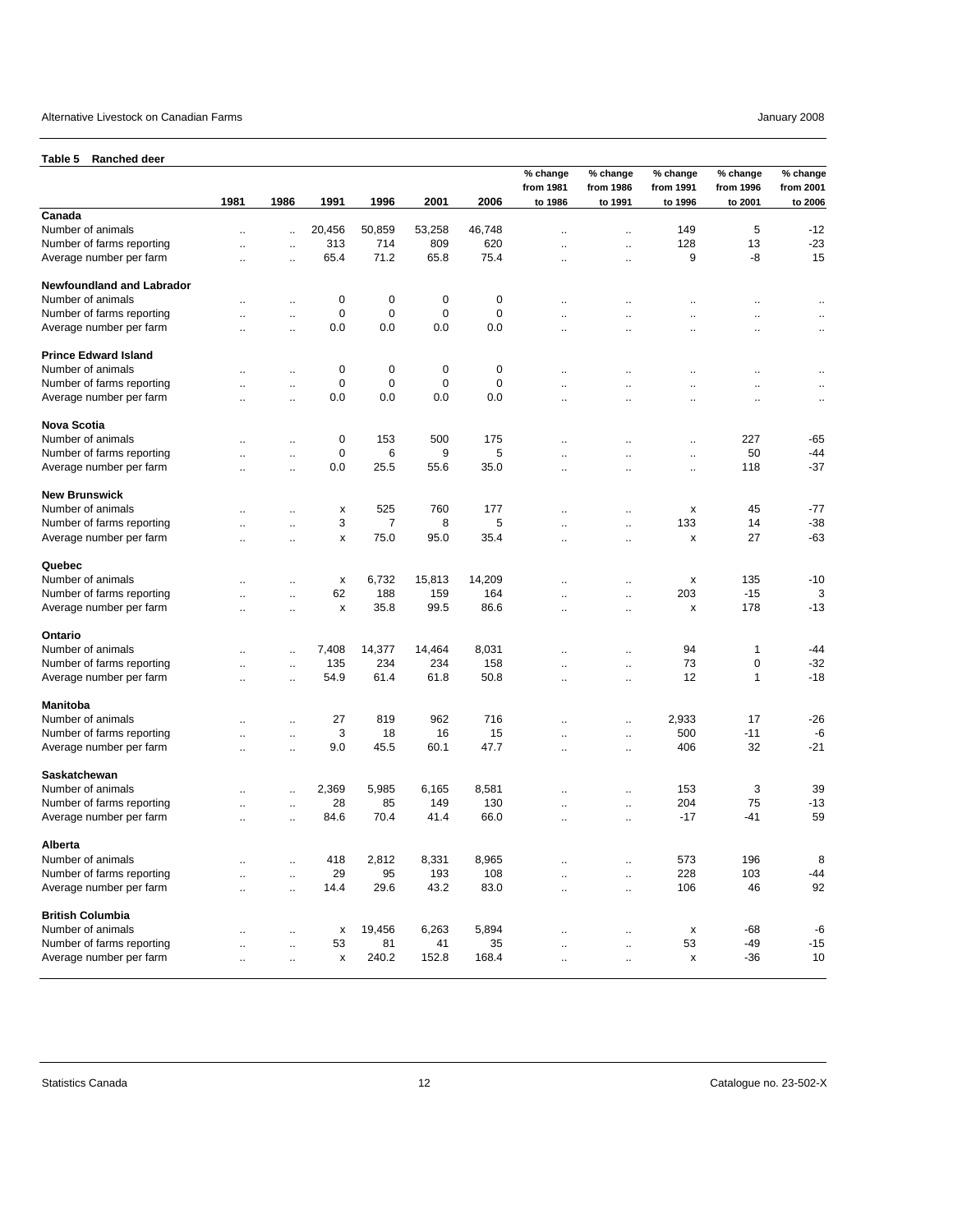<span id="page-12-0"></span>

| Elks / wapiti<br>Table 6         |                      |                      |              |             |             |           |                                  |                                  |                                  |                                  |                                  |
|----------------------------------|----------------------|----------------------|--------------|-------------|-------------|-----------|----------------------------------|----------------------------------|----------------------------------|----------------------------------|----------------------------------|
|                                  | 1981                 | 1986                 | 1991         | 1996        | 2001        | 2006      | % change<br>from 1981<br>to 1986 | % change<br>from 1986<br>to 1991 | % change<br>from 1991<br>to 1996 | % change<br>from 1996<br>to 2001 | % change<br>from 2001<br>to 2006 |
| Canada                           |                      |                      |              |             |             |           |                                  |                                  |                                  |                                  |                                  |
| Number of animals                | μ.                   |                      | 9,071        | 19,024      | 74,478      | 69,168    |                                  | Ω,                               | 110                              | 291                              | $-7$                             |
| Number of farms reporting        |                      | μ.                   | 206          | 443         | 1,172       | 905       | $\ddot{\phantom{a}}$             | $\ddotsc$                        | 115                              | 165                              | $-23$                            |
| Average number per farm          |                      |                      | 44.0         | 42.9        | 63.5        | 76.4      | ٠.                               | $\ddotsc$                        | -3                               | 48                               | 20                               |
| <b>Newfoundland and Labrador</b> |                      |                      |              |             |             |           |                                  |                                  |                                  |                                  |                                  |
| Number of animals                |                      | Ω,                   | 0            | 0           | 0           | 0         | ٠.                               |                                  | Ω.                               | ٠.                               | $\cdot$ .                        |
| Number of farms reporting        | μ.                   | μ.                   | $\mathbf 0$  | $\mathbf 0$ | $\mathbf 0$ | 0         | μ.                               | Ω,                               | $\ddot{\phantom{a}}$             | $\ddot{\phantom{a}}$             | $\cdot$ .                        |
| Average number per farm          | $\ddot{\phantom{a}}$ | μ.                   | 0.0          | 0.0         | 0.0         | 0.0       | $\ddot{\phantom{a}}$             | $\ddot{\phantom{a}}$             | $\ddot{\phantom{a}}$             | $\ddot{\phantom{a}}$             | $\ddotsc$                        |
| <b>Prince Edward Island</b>      |                      |                      |              |             |             |           |                                  |                                  |                                  |                                  |                                  |
| Number of animals                |                      |                      | 0            | 0           | х           | х         |                                  |                                  |                                  |                                  | X                                |
| Number of farms reporting        |                      |                      | $\mathbf 0$  | $\mathbf 0$ | 1           | 1         |                                  |                                  | ٠.                               |                                  | 0                                |
| Average number per farm          |                      | ٠.                   | 0.0          | 0.0         | x           | х         | ٠.                               |                                  | $\ddotsc$                        | $\ddot{\phantom{0}}$             | х                                |
| <b>Nova Scotia</b>               |                      |                      |              |             |             |           |                                  |                                  |                                  |                                  |                                  |
| Number of animals                | $\ddot{\phantom{a}}$ | Ω,                   | 0            | 0           | х           | x         | $\ddotsc$                        | $\ddot{\phantom{a}}$             | $\ddot{\phantom{a}}$             | $\ddot{\phantom{0}}$             | х                                |
| Number of farms reporting        |                      |                      | $\mathbf 0$  | $\mathbf 0$ | 3           | 2         | μ.                               |                                  | $\ddotsc$                        | $\ddotsc$                        | $-33$                            |
| Average number per farm          |                      | $\ddotsc$            | 0.0          | 0.0         | x           | x         | $\ddot{\phantom{0}}$             |                                  | $\ddot{\phantom{0}}$             | $\ddot{\phantom{0}}$             | х                                |
| <b>New Brunswick</b>             |                      |                      |              |             |             |           |                                  |                                  |                                  |                                  |                                  |
| Number of animals                |                      | ٠.                   | х            | 42          | X           | х         |                                  |                                  | х                                | х                                | х                                |
| Number of farms reporting        |                      |                      | 1            | 3           | 3           | 2         |                                  | $\ddot{\phantom{a}}$             | 200                              | 0                                | $-33$                            |
| Average number per farm          | $\ddot{\phantom{a}}$ | μ.                   | x            | 14.0        | x           | x         | $\ddot{\phantom{a}}$             | $\ddot{\phantom{a}}$             | x                                | x                                | x                                |
|                                  | $\ddot{\phantom{a}}$ | $\ddot{\phantom{a}}$ |              |             |             |           | $\ddot{\phantom{a}}$             | $\ddot{\phantom{a}}$             |                                  |                                  |                                  |
| Quebec                           |                      |                      |              |             |             |           |                                  |                                  |                                  |                                  |                                  |
| Number of animals                |                      | ٠.                   | х            | 854         | 2.745       | 4,001     |                                  | ٠.                               | х                                | 221                              | 46                               |
| Number of farms reporting        |                      | μ.                   | 5            | 26          | 71          | 74        | $\ddot{\phantom{a}}$             | $\ddotsc$                        | 420                              | 173                              | $\overline{4}$                   |
| Average number per farm          | ٠.                   | $\ddot{\phantom{0}}$ | х            | 32.8        | 38.7        | 54.1      | $\ddotsc$                        | $\ddotsc$                        | x                                | 18                               | 40                               |
| Ontario                          |                      |                      |              |             |             |           |                                  |                                  |                                  |                                  |                                  |
| Number of animals                |                      |                      | 1,021        | 1,358       | 5,902       | 3,550     |                                  | ä.                               | 33                               | 335                              | $-40$                            |
| Number of farms reporting        |                      |                      | 21           | 34          | 100         | 80        | μ.                               | $\ddotsc$                        | 62                               | 194                              | $-20$                            |
| Average number per farm          |                      | $\ddot{\phantom{a}}$ | 48.6         | 39.9        | 59.0        | 44.4      | $\ddotsc$                        | $\ddotsc$                        | $-18$                            | 48                               | $-25$                            |
| <b>Manitoba</b>                  |                      |                      |              |             |             |           |                                  |                                  |                                  |                                  |                                  |
| Number of animals                |                      | $\ddotsc$            | 153          | 247         | 1,855       | 2,154     |                                  |                                  | 61                               | 651                              | 16                               |
| Number of farms reporting        | ٠.                   | $\ddotsc$            | 5            | 6           | 55          | 41        | ٠.                               |                                  | 20                               | 817                              | $-25$                            |
| Average number per farm          | μ.                   | μ,                   | 30.6         | 41.2        | 33.7        | 52.5      |                                  | Ω,                               | 35                               | $-18$                            | 56                               |
| Saskatchewan                     |                      |                      |              |             |             |           |                                  |                                  |                                  |                                  |                                  |
| Number of animals                | ٠.                   |                      | 2,744        | 8,598       | 32,118      | 25,608    | $\ddotsc$                        |                                  | 213                              | 274                              | $-20$                            |
| Number of farms reporting        |                      | $\ddotsc$            | 65           | 195         | 465         | 353       |                                  | $\ddotsc$                        | 200                              | 138                              | $-24$                            |
| Average number per farm          |                      |                      | 42.2         | 44.1        | 69.1        | 72.5      | $\ddotsc$                        | $\ddotsc$                        | 5                                | 57                               | 5                                |
| Alberta                          |                      |                      |              |             |             |           |                                  |                                  |                                  |                                  |                                  |
| Number of animals                |                      | μ.                   | 5,011        | 7,875       | 31,304      | 33,783    | $\ddot{\phantom{a}}$             |                                  | 57                               | 298                              | 8                                |
| Number of farms reporting        | $\mathbf{r}$         | $\ddot{\phantom{a}}$ | 108          | 176         | 467         | 352       | $\ddot{\phantom{a}}$             | $\ddot{\phantom{a}}$             | 63                               | 165                              | $-25$                            |
| Average number per farm          | $\ddot{\phantom{a}}$ | $\ddot{\phantom{a}}$ | 46.4         | 44.7        | 67.0        | 96.0      | $\ddotsc$                        | $\ddot{\phantom{a}}$             | $-4$                             | 50                               | 43                               |
| <b>British Columbia</b>          |                      |                      |              |             |             |           |                                  |                                  |                                  |                                  |                                  |
| Number of animals                | μ.                   | $\ddotsc$            | х            | 50          | 341         | $\pmb{0}$ | μ.                               |                                  | $\pmb{\mathsf{x}}$               | 582                              | $-100$                           |
| Number of farms reporting        | Ω.                   | $\ddotsc$            | $\mathbf{1}$ | 3           | 7           | 0         | $\ddotsc$                        | $\ldots$                         | 200                              | 133                              | $-100$                           |
| Average number per farm          | $\ldots$             | Ω,                   | х            | 16.7        | 48.7        | 0.0       | $\ldots$                         | $\ldots$                         | X                                | 192                              | $-100$                           |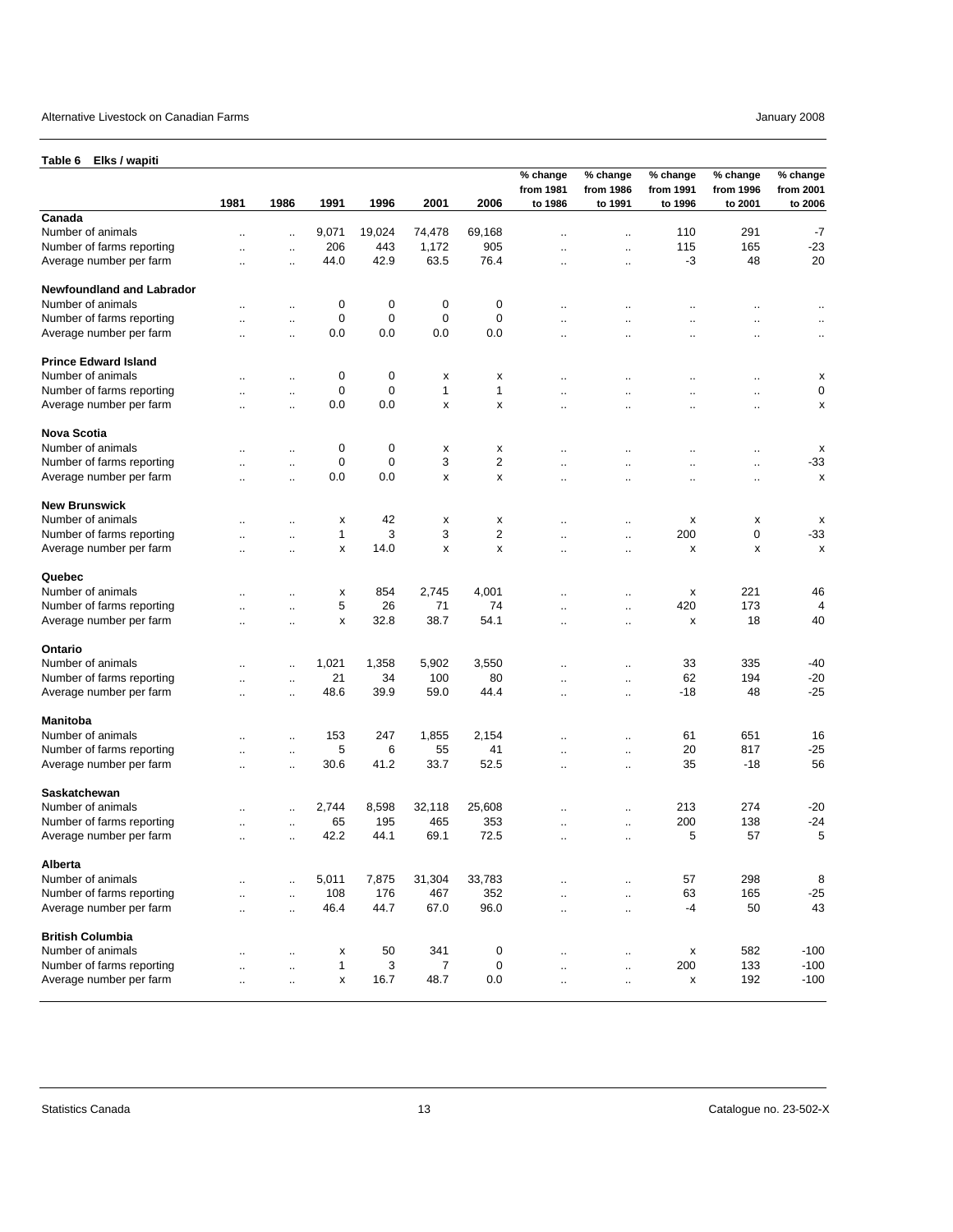#### <span id="page-13-0"></span>**Table 7 Llamas and alpacas**

|                                  | 1981                 | 1986                 | 1991  | 1996        | 2001   | 2006   | % change<br>from 1981<br>to 1986 | % change<br>from 1986<br>to 1991 | % change<br>from 1991<br>to 1996 | % change<br>from 1996<br>to 2001 | % change<br>from 2001<br>to 2006 |
|----------------------------------|----------------------|----------------------|-------|-------------|--------|--------|----------------------------------|----------------------------------|----------------------------------|----------------------------------|----------------------------------|
| Canada                           |                      |                      |       |             |        |        |                                  |                                  |                                  |                                  |                                  |
| Number of animals                | $\ddot{\phantom{a}}$ | $\mathbf{r}$ .       | 2,028 | 8,669       | 25,782 | 31,708 | $\ddot{\phantom{a}}$             | $\ddot{\phantom{a}}$             | 327                              | 197                              | 23                               |
| Number of farms reporting        |                      |                      | 266   | 1,180       | 3,190  | 4,302  |                                  |                                  | 344                              | 170                              | 35                               |
|                                  |                      | $\mathbf{r}$ .       |       |             |        | 7.4    |                                  | ٠.                               | -4                               | 11                               | -9                               |
| Average number per farm          |                      | $\ddot{\phantom{a}}$ | 7.6   | 7.3         | 8.1    |        | ä.                               |                                  |                                  |                                  |                                  |
| <b>Newfoundland and Labrador</b> |                      |                      |       |             |        |        |                                  |                                  |                                  |                                  |                                  |
| Number of animals                |                      | $\ddotsc$            | 0     | 0           | 16     | 26     | $\ddotsc$                        | ٠.                               | $\ddot{\phantom{a}}$             | $\ddotsc$                        | 63                               |
| Number of farms reporting        |                      | $\ddotsc$            | 0     | 0           | 3      | 6      | Ω.                               | $\ddot{\phantom{a}}$             | $\ddot{\phantom{a}}$             | ٠.                               | 100                              |
| Average number per farm          |                      | $\ddotsc$            | 0.0   | 0.0         | 5.3    | 4.3    |                                  |                                  |                                  |                                  | $-19$                            |
| <b>Prince Edward Island</b>      |                      |                      |       |             |        |        |                                  |                                  |                                  |                                  |                                  |
| Number of animals                |                      | $\ddotsc$            | 0     | 0           | 71     | 148    | $\ddotsc$                        | $\ddot{\phantom{a}}$             | $\ddot{\phantom{a}}$             | $\ddotsc$                        | 108                              |
| Number of farms reporting        |                      | $\ddot{\phantom{a}}$ | 0     | $\pmb{0}$   | 8      | 21     |                                  |                                  | $\ddotsc$                        | $\cdot$ .                        | 163                              |
| Average number per farm          |                      | $\ddot{\phantom{a}}$ | 0.0   | 0.0         | 8.9    | 7.0    | Ω.                               | $\ddot{\phantom{a}}$             | $\ddot{\phantom{a}}$             | $\ddotsc$                        | $-21$                            |
| Nova Scotia                      |                      |                      |       |             |        |        |                                  |                                  |                                  |                                  |                                  |
| Number of animals                |                      | $\ddotsc$            | 0     | 56          | 201    | 416    |                                  |                                  | $\ddot{\phantom{a}}$             | 259                              | 107                              |
| Number of farms reporting        |                      | $\ddot{\phantom{a}}$ | 0     | 12          | 28     | 47     |                                  |                                  | $\ddotsc$                        | 133                              | 68                               |
| Average number per farm          |                      | $\ddot{\phantom{a}}$ | 0.0   | 4.7         | 7.2    | 8.9    |                                  |                                  | $\ddotsc$                        | 53                               | 24                               |
| <b>New Brunswick</b>             |                      |                      |       |             |        |        |                                  |                                  |                                  |                                  |                                  |
| Number of animals                |                      |                      | X     | 0           | 15     | 204    |                                  |                                  | х                                |                                  | 1,260                            |
| Number of farms reporting        |                      | $\ddot{\phantom{a}}$ | 2     | $\mathbf 0$ | 8      | 29     |                                  |                                  | $-100$                           | ٠.                               | 263                              |
| Average number per farm          |                      | $\ldots$             |       | 0.0         | 1.9    | 7.0    |                                  |                                  |                                  | $\ldots$                         | 268                              |
|                                  | Ω.                   | $\ldots$             | x     |             |        |        | ٠.                               | $\ddotsc$                        | х                                | $\ldots$                         |                                  |
| Quebec                           |                      |                      |       |             |        |        |                                  |                                  |                                  |                                  |                                  |
| Number of animals                |                      | $\ddot{\phantom{a}}$ | x     | 143         | 348    | 758    |                                  | $\ddot{\phantom{0}}$             | х                                | 143                              | 118                              |
| Number of farms reporting        |                      | $\ddotsc$            | 6     | 40          | 86     | 169    |                                  | $\ddotsc$                        | 567                              | 115                              | 97                               |
| Average number per farm          |                      | $\ddotsc$            | x     | 3.6         | 4.0    | 4.5    | ٠.                               | ٠.                               | x                                | 11                               | 13                               |
| Ontario                          |                      |                      |       |             |        |        |                                  |                                  |                                  |                                  |                                  |
| Number of animals                |                      | $\ddot{\phantom{0}}$ | 198   | 1,114       | 2,554  | 4,332  |                                  | $\ddot{\phantom{0}}$             | 463                              | 129                              | 70                               |
| Number of farms reporting        |                      | $\ldots$             | 30    | 161         | 437    | 696    | $\ddot{\phantom{a}}$             | $\ddot{\phantom{a}}$             | 437                              | 171                              | 59                               |
| Average number per farm          | Ω.                   | $\ddot{\phantom{a}}$ | 6.6   | 6.9         | 5.8    | 6.2    | μ.                               | $\ddotsc$                        | 5                                | $-16$                            | $\overline{7}$                   |
| Manitoba                         |                      |                      |       |             |        |        |                                  |                                  |                                  |                                  |                                  |
| Number of animals                |                      |                      | 33    | 196         | 511    | 866    |                                  |                                  | 494                              | 161                              | 69                               |
|                                  |                      | $\ddotsc$            |       | 49          | 106    | 186    |                                  | $\ddot{\phantom{0}}$             | 513                              | 116                              | 75                               |
| Number of farms reporting        |                      | $\ddot{\phantom{1}}$ | 8     |             |        |        | $\ddot{\phantom{a}}$             | $\ddot{\phantom{1}}$             |                                  |                                  |                                  |
| Average number per farm          | $\ddot{\phantom{a}}$ | $\ldots$             | 4.1   | 4.0         | 4.8    | 4.7    | $\ddotsc$                        | $\ddotsc$                        | $-2$                             | 20                               | $-2$                             |
| Saskatchewan                     |                      |                      |       |             |        |        |                                  |                                  |                                  |                                  |                                  |
| Number of animals                |                      | $\ddotsc$            | 253   | 815         | 3,744  | 4,474  |                                  | ٠.                               | 222                              | 359                              | 19                               |
| Number of farms reporting        |                      | $\ddot{\phantom{a}}$ | 27    | 182         | 598    | 768    |                                  | $\ddot{\phantom{a}}$             | 574                              | 229                              | 28                               |
| Average number per farm          |                      | $\ddotsc$            | 9.4   | 4.5         | 6.3    | 5.8    | ٠.                               | ٠.                               | $-52$                            | 40                               | -8                               |
| Alberta                          |                      |                      |       |             |        |        |                                  |                                  |                                  |                                  |                                  |
| Number of animals                |                      | $\ldots$             | 1,027 | 3,692       | 12,894 | 14,734 |                                  | $\ddotsc$                        | 259                              | 249                              | 14                               |
| Number of farms reporting        |                      | $\ddotsc$            | 135   | 482         | 1,356  | 1,680  | $\ddot{\phantom{a}}$             | $\ddotsc$                        | 257                              | 181                              | 24                               |
| Average number per farm          |                      | $\ldots$             | 7.6   | 7.7         | 9.5    | 8.8    |                                  | $\ldots$                         | $\mathbf{1}$                     | 23                               | $-7$                             |
| <b>British Columbia</b>          |                      |                      |       |             |        |        |                                  |                                  |                                  |                                  |                                  |
| Number of animals                |                      |                      | 477   | 2,653       | 5,428  | 5,750  |                                  |                                  | 456                              | 105                              | 6                                |
| Number of farms reporting        | $\ddotsc$            | $\ldots$             | 58    | 254         | 560    | 700    | $\ddotsc$                        | $\cdot$ .                        | 338                              | 120                              | 25                               |
|                                  |                      | $\ldots$             |       |             |        |        | $\ddot{\phantom{0}}$             | $\ddotsc$                        |                                  |                                  |                                  |
| Average number per farm          |                      | $\ldots$             | 8.2   | 10.4        | 9.7    | 8.2    | $\ldots$                         |                                  | 27                               | $-7$                             | $-15$                            |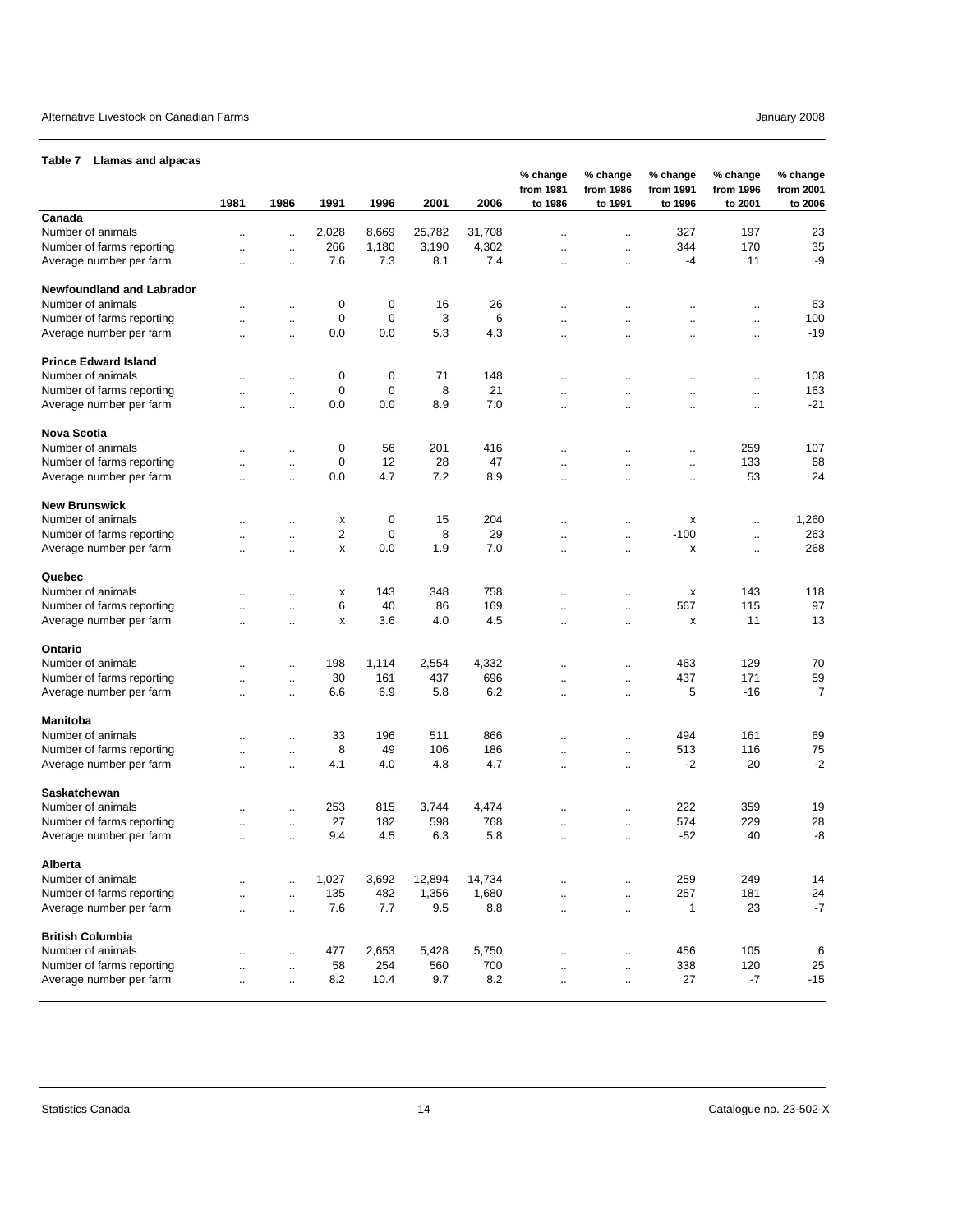#### <span id="page-14-0"></span>Alternative Livestock on Canadian Farms **Alternative Livestock on Canadian Farms** January 2008

| Table 8<br><b>Rabbits</b>                            |               |               |                         |                 |               |              |                                  |                                  |                                  |                                  |                                  |
|------------------------------------------------------|---------------|---------------|-------------------------|-----------------|---------------|--------------|----------------------------------|----------------------------------|----------------------------------|----------------------------------|----------------------------------|
|                                                      | 1981          | 1986          | 1991                    | 1996            | 2001          | 2006         | % change<br>from 1981<br>to 1986 | % change<br>from 1986<br>to 1991 | % change<br>from 1991<br>to 1996 | % change<br>from 1996<br>to 2001 | % change<br>from 2001<br>to 2006 |
| Canada                                               |               |               |                         |                 |               |              |                                  |                                  |                                  |                                  |                                  |
| Number of animals                                    | 369,344       | 286,589       |                         | 323,015 285,366 | 255,762       | 206,175      | $-22$                            | 13                               | $-12$                            | $-10$                            | $-19$                            |
| Number of farms reporting                            | 9,383         | 9,048         | 8,115                   | 6,394           | 1,859         | 2,747        | $-4$                             | -10                              | $-21$                            | $-71$                            | 48                               |
| Average number per farm                              | 39.4          | 31.7          | 39.8                    | 44.6            | 137.6         | 75.1         | $-20$                            | 26                               | 12                               | 209                              | $-45$                            |
| <b>Newfoundland and Labrador</b>                     |               |               |                         |                 |               |              |                                  |                                  |                                  |                                  |                                  |
| Number of animals                                    | 159           | 238           | 121                     | 150             | 28            | 16           | 50                               | -49                              | 24                               | $-81$                            | -43                              |
| Number of farms reporting                            | 15            | 29            | 18                      | 16              | 3             | 5            | 93                               | -38                              | -11                              | -81                              | 67                               |
| Average number per farm                              | 10.6          | 8.2           | 6.7                     | 9.4             | 9.3           | 3.2          | $-23$                            | $-18$                            | 40                               | $-1$                             | $-66$                            |
| <b>Prince Edward Island</b>                          |               |               |                         |                 |               |              |                                  |                                  |                                  |                                  |                                  |
| Number of animals                                    | 406           | 368           | 263                     | 488             | 228           | 158          | -9                               | $-29$                            | 86                               | -53                              | -31                              |
| Number of farms reporting                            | 45            | 77            | 51                      | 56              | 8             | 17           | 71                               | -34                              | 10                               | -86                              | 113                              |
| Average number per farm                              | 9.0           | 4.8           | 5.2                     | 8.7             | 28.5          | 9.3          | $-47$                            | 8                                | 67                               | 228                              | $-67$                            |
| <b>Nova Scotia</b>                                   |               |               |                         |                 |               |              |                                  |                                  |                                  |                                  |                                  |
| Number of animals                                    | 8,480         | 1,268         | 2,741                   | 1,442           | 741           | 522          | -85                              | 116                              | $-47$                            | -49                              | $-30$                            |
| Number of farms reporting                            | 159           | 153           | 161                     | 136             | 37            | 59           | $-4$                             | 5                                | -16                              | $-73$                            | 59                               |
| Average number per farm                              | 53.3          | 8.3           | 17.0                    | 10.6            | 20.0          | 8.8          | -84                              | 105                              | -38                              | 89                               | $-56$                            |
| <b>New Brunswick</b>                                 |               |               |                         |                 |               |              |                                  |                                  |                                  |                                  |                                  |
| Number of animals                                    | 19,448        | 1,584         | 1,648                   | 1,579           | 1,113         | 1,209        | $-92$                            | 4                                | $-4$                             | -30                              | 9                                |
| Number of farms reporting                            | 128           | 120           | 118                     | 102             | 35            | 35           | -6                               | $-2$                             | $-14$                            | $-66$                            | 0                                |
| Average number per farm                              | 151.9         | 13.2          | 14.0                    | 15.5            | 31.8          | 34.5         | $-91$                            | 6                                | 11                               | 105                              | 8                                |
|                                                      |               |               |                         |                 |               |              |                                  |                                  |                                  |                                  |                                  |
| Quebec<br>Number of animals                          |               |               |                         |                 |               |              | -8                               |                                  | $-4$                             |                                  |                                  |
|                                                      | 93,257        | 85,460        | 109,811                 | 105,649         | 96,213<br>327 | 102,350      | $-27$                            | 28<br>$-14$                      | -20                              | -9<br>-63                        | 6<br>58                          |
| Number of farms reporting<br>Average number per farm | 1,755<br>53.1 | 1,287<br>66.4 | 1,110<br>98.9           | 889<br>118.8    | 294.2         | 518<br>197.6 | 25                               | 49                               | 20                               | 148                              | $-33$                            |
|                                                      |               |               |                         |                 |               |              |                                  |                                  |                                  |                                  |                                  |
| Ontario                                              |               |               |                         |                 |               |              |                                  |                                  |                                  |                                  |                                  |
| Number of animals                                    | 177,189       |               | 128,587 115,332 120,801 |                 | 117,925       | 75,680       | -27                              | $-10$                            | 5                                | $-2$                             | $-36$                            |
| Number of farms reporting                            | 3,485         | 2,805         | 2,398                   | 1,952           | 730           | 881          | $-20$                            | $-15$                            | -19                              | -63                              | 21                               |
| Average number per farm                              | 50.8          | 45.8          | 48.1                    | 61.9            | 161.5         | 85.9         | $-10$                            | 5                                | 29                               | 161                              | $-47$                            |
| <b>Manitoba</b>                                      |               |               |                         |                 |               |              |                                  |                                  |                                  |                                  |                                  |
| Number of animals                                    | 5,830         | 8,156         | 13,276                  | 8,620           | 11,902        | 9,891        | 40                               | 63                               | -35                              | 38                               | $-17$                            |
| Number of farms reporting                            | 501           | 643           | 586                     | 432             | 99            | 152          | 28                               | -9                               | -26                              | -77                              | 54                               |
| Average number per farm                              | 11.6          | 12.7          | 22.7                    | 20.0            | 120.2         | 65.1         | 9                                | 79                               | $-12$                            | 501                              | $-46$                            |
| <b>Saskatchewan</b>                                  |               |               |                         |                 |               |              |                                  |                                  |                                  |                                  |                                  |
| Number of animals                                    | 12,064        | 9,378         | 25,582                  | 7,057           | 4,189         | 1,983        | $-22$                            | 173                              | $-72$                            | -41                              | $-53$                            |
| Number of farms reporting                            | 818           | 1,080         | 1,079                   | 652             | 119           | 237          | 32                               | 0                                | -40                              | -82                              | 99                               |
| Average number per farm                              | 14.7          | 8.7           | 23.7                    | 10.8            | 35.2          | 8.4          | -41                              | 172                              | -54                              | 226                              | $-76$                            |
| Alberta                                              |               |               |                         |                 |               |              |                                  |                                  |                                  |                                  |                                  |
| Number of animals                                    | 24,859        | 21,968        | 21,868                  | 18,982          | 5,666         | 5,753        | $-12$                            | 0                                | $-13$                            | $-70$                            | 2                                |
| Number of farms reporting                            | 1,401         | 1,763         | 1,605                   | 1,249           | 237           | 502          | 26                               | -9                               | $-22$                            | -81                              | 112                              |
| Average number per farm                              | 17.7          | 12.5          | 13.6                    | 15.2            | 23.9          | 11.5         | $-29$                            | 9                                | 12                               | 57                               | $-52$                            |
| <b>British Columbia</b>                              |               |               |                         |                 |               |              |                                  |                                  |                                  |                                  |                                  |
| Number of animals                                    | 27,652        | 29,582        | 32,373                  | 20,598          | 17,757        | 8,613        | 7                                | 9                                | $-36$                            | $-14$                            | $-51$                            |
| Number of farms reporting                            | 1,076         | 1,091         | 989                     | 910             | 264           | 341          | 1                                | -9                               | -8                               | $-71$                            | 29                               |
| Average number per farm                              | 25.7          | 27.1          | 32.7                    | 22.6            | 67.3          | 25.3         | 5                                | 21                               | $-31$                            | 198                              | $-62$                            |
|                                                      |               |               |                         |                 |               |              |                                  |                                  |                                  |                                  |                                  |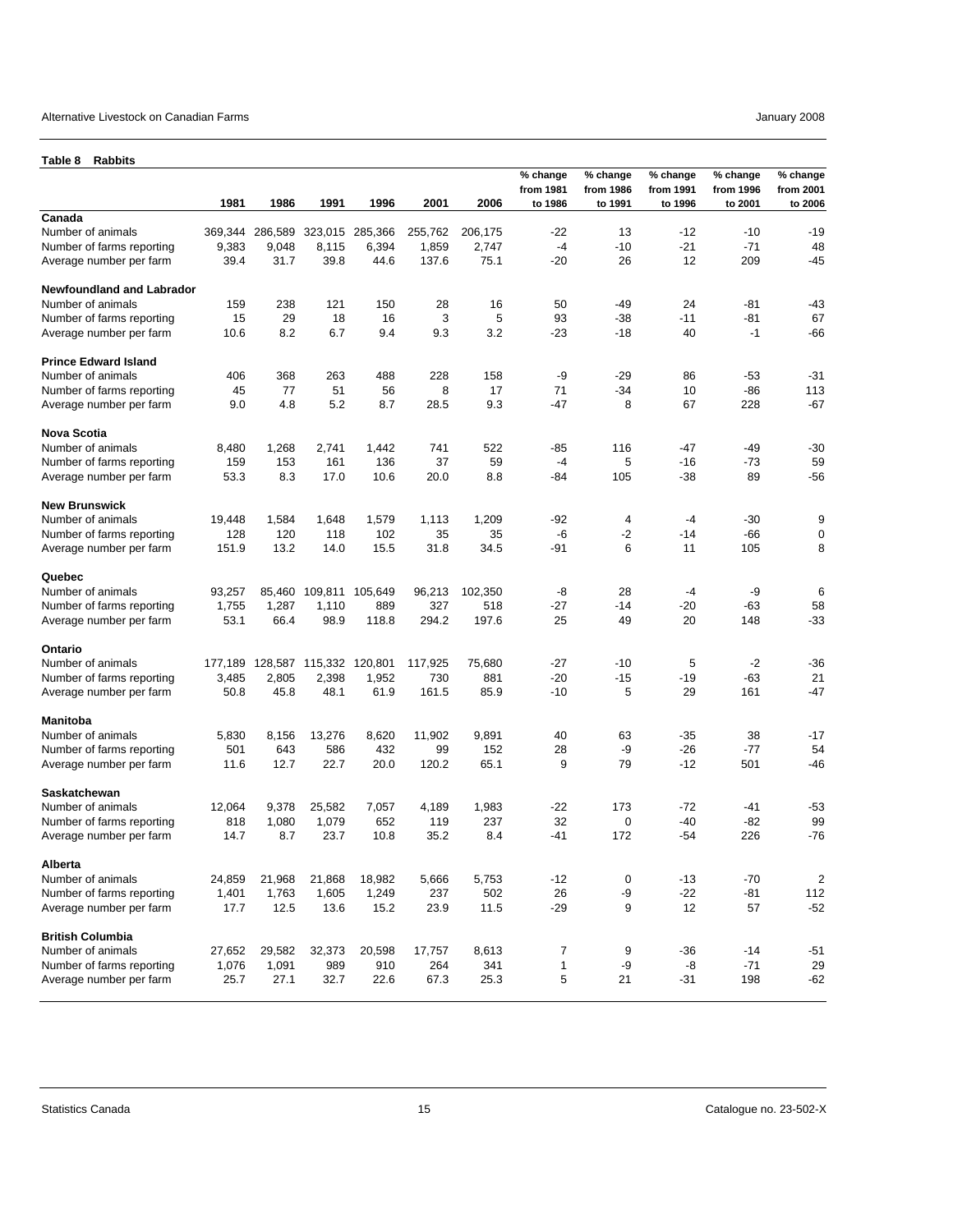<span id="page-15-0"></span>

| <b>Ostriches</b><br>Table 9                          |                      |                      |              |                         |              |              |                                  |                                  |                                  |                                  |                                  |
|------------------------------------------------------|----------------------|----------------------|--------------|-------------------------|--------------|--------------|----------------------------------|----------------------------------|----------------------------------|----------------------------------|----------------------------------|
|                                                      | 1981                 | 1986                 | 1991         | 1996                    | 2001         | 2006         | % change<br>from 1981<br>to 1986 | % change<br>from 1986<br>to 1991 | % change<br>from 1991<br>to 1996 | % change<br>from 1996<br>to 2001 | % change<br>from 2001<br>to 2006 |
| Canada                                               |                      |                      |              |                         |              |              |                                  |                                  |                                  |                                  |                                  |
| Number of animals                                    | $\ddot{\phantom{a}}$ | $\ddotsc$            | 485          | 14,879                  | 6,576        | 2,748        | $\ddot{\phantom{a}}$             | $\ddotsc$                        | 2,968                            | -56                              | $-58$                            |
| Number of farms reporting                            | Ω.                   | $\ddotsc$            | 23           | 788                     | 286          | 78           | $\ddotsc$                        | $\ldots$                         | 3,326                            | -64                              | $-73$                            |
| Average number per farm                              |                      | $\ddot{\phantom{a}}$ | 21.1         | 18.9                    | 23.0         | 35.2         | Ω.                               | $\ddot{\phantom{a}}$             | $-10$                            | 22                               | 53                               |
|                                                      |                      |                      |              |                         |              |              |                                  |                                  |                                  |                                  |                                  |
| <b>Newfoundland and Labrador</b>                     |                      |                      |              |                         |              |              |                                  |                                  |                                  |                                  |                                  |
| Number of animals                                    |                      | $\ddot{\phantom{a}}$ | 0            | 0                       | х            | 0            | $\ddotsc$                        | $\ddot{\phantom{a}}$             | $\ddot{\phantom{a}}$             | $\ddotsc$                        | х                                |
| Number of farms reporting                            |                      | $\ddotsc$            | 0            | 0                       | 2            | 0            | $\ddot{\phantom{a}}$             | $\ddot{\phantom{a}}$             | $\ddot{\phantom{a}}$             | $\ddotsc$                        | $-100$                           |
| Average number per farm                              | $\ddot{\phantom{0}}$ | $\ddotsc$            | 0.0          | 0.0                     | X            | 0.0          | $\ddotsc$                        |                                  |                                  | $\ldots$                         | x                                |
| <b>Prince Edward Island</b>                          |                      |                      |              |                         |              |              |                                  |                                  |                                  |                                  |                                  |
| Number of animals                                    |                      | $\ddot{\phantom{a}}$ | 0            | х                       | 14           | 0            | $\ddot{\phantom{a}}$             |                                  | $\ddotsc$                        | х                                | $-100$                           |
| Number of farms reporting                            | $\ddot{\phantom{a}}$ | $\ddot{\phantom{a}}$ | 0            | $\overline{2}$          | 3            | 0            | $\ddot{\phantom{a}}$             | $\ddot{\phantom{a}}$             | $\ddotsc$                        | 50                               | $-100$                           |
| Average number per farm                              | $\ddot{\phantom{a}}$ | $\ddot{\phantom{a}}$ | 0.0          | $\pmb{\times}$          | 4.7          | 0.0          | $\ddot{\phantom{a}}$             | $\ddot{\phantom{a}}$             | $\ddot{\phantom{a}}$             | х                                | $-100$                           |
| <b>Nova Scotia</b>                                   |                      |                      |              |                         |              |              |                                  |                                  |                                  |                                  |                                  |
| Number of animals                                    |                      |                      | 0            | x                       | 28           |              |                                  |                                  |                                  | x                                |                                  |
| Number of farms reporting                            |                      | $\ddotsc$            | $\mathbf 0$  | $\overline{\mathbf{c}}$ | 4            | х<br>1       |                                  |                                  | $\ddotsc$                        | 100                              | x<br>$-75$                       |
| Average number per farm                              | $\ddotsc$            | $\ddotsc$            | 0.0          | $\pmb{\times}$          | 7.0          | x            | $\ddotsc$                        | $\ddotsc$                        | $\ddotsc$                        | x                                | x                                |
|                                                      | $\ddot{\phantom{a}}$ | $\ddot{\phantom{a}}$ |              |                         |              |              | $\ddotsc$                        | $\ddot{\phantom{a}}$             |                                  |                                  |                                  |
| <b>New Brunswick</b>                                 |                      |                      |              |                         |              |              |                                  |                                  |                                  |                                  |                                  |
| Number of animals                                    | ٠.                   | $\ddot{\phantom{a}}$ | 0            | х                       | x            | х            | $\ddotsc$                        | ٠.                               | $\ddotsc$                        | х                                | х                                |
| Number of farms reporting                            |                      | μ.                   | 0            | 1                       | $\mathbf{1}$ | $\mathbf{1}$ |                                  |                                  | $\ddot{\phantom{a}}$             | 0                                | 0                                |
| Average number per farm                              | ٠.                   | $\ddot{\phantom{a}}$ | 0.0          | x                       | x            | x            | $\ddotsc$                        | $\ddotsc$                        | $\ddotsc$                        | x                                | x                                |
| Quebec                                               |                      |                      |              |                         |              |              |                                  |                                  |                                  |                                  |                                  |
| Number of animals                                    |                      | $\ddotsc$            | 0            | 1,470                   | 894          | 429          | $\ddot{\phantom{a}}$             | $\ddotsc$                        | $\ddotsc$                        | -39                              | $-52$                            |
| Number of farms reporting                            |                      | $\ddotsc$            | 0            | 100                     | 44           | 10           | $\ddotsc$                        | $\ddotsc$                        | $\ddotsc$                        | -56                              | $-77$                            |
| Average number per farm                              |                      | $\ddotsc$            | 0.0          | 14.7                    | 20.3         | 42.9         | $\cdot$ .                        | $\ddotsc$                        | $\ddotsc$                        | 38                               | 111                              |
|                                                      |                      |                      |              |                         |              |              |                                  |                                  |                                  |                                  |                                  |
| Ontario                                              |                      |                      |              |                         |              |              |                                  |                                  |                                  |                                  |                                  |
| Number of animals                                    | $\ddot{\phantom{a}}$ | $\ddot{\phantom{a}}$ | х            | 1,022                   | 797          | 168          | $\sim$                           | $\ddot{\phantom{a}}$             | x                                | $-22$                            | $-79$                            |
| Number of farms reporting                            | $\ddot{\phantom{a}}$ | $\ddotsc$            | $\mathbf{1}$ | 64                      | 51           | 18           | $\ddot{\phantom{a}}$             | $\ddotsc$                        | 6,300                            | $-20$                            | $-65$                            |
| Average number per farm                              | ٠.                   | $\ddot{\phantom{a}}$ | x            | 16.0                    | 15.6         | 9.3          | $\ddot{\phantom{a}}$             | $\ddot{\phantom{a}}$             | х                                | -3                               | $-40$                            |
| <b>Manitoba</b>                                      |                      |                      |              |                         |              |              |                                  |                                  |                                  |                                  |                                  |
| Number of animals                                    |                      | $\ddot{\phantom{a}}$ | 35           | 1,220                   | 295          | х            | ٠.                               | $\ddot{\phantom{a}}$             | 3,386                            | $-76$                            | x                                |
| Number of farms reporting                            |                      | $\ddot{\phantom{a}}$ | 8            | 69                      | 15           | 2            | $\ddotsc$                        | $\ddotsc$                        | 763                              | $-78$                            | -87                              |
| Average number per farm                              | $\ddotsc$            | $\ddotsc$            | 4.4          | 17.7                    | 19.7         | x            | $\ddotsc$                        | $\cdot$ .                        | 302                              | 11                               | x                                |
| <b>Saskatchewan</b>                                  |                      |                      |              |                         |              |              |                                  |                                  |                                  |                                  |                                  |
| Number of animals                                    | μ.                   | Ω.                   | х            | 1,756                   | 873          | 75           |                                  | $\ldots$                         | х                                | -50                              | -91                              |
| Number of farms reporting                            |                      | $\ddot{\phantom{a}}$ | 3            | 82                      | 28           | 4            | $\ddot{\phantom{a}}$             | $\ddot{\phantom{1}}$             | 2,633                            | -66                              | -86                              |
| Average number per farm                              | $\ddotsc$            | $\ddot{\phantom{a}}$ | x            | 21.4                    | 31.2         | 18.8         | $\ddotsc$                        | $\ddot{\phantom{a}}$             | x                                | 46                               | $-40$                            |
| Alberta                                              |                      |                      |              |                         |              |              |                                  |                                  |                                  |                                  |                                  |
| Number of animals                                    |                      |                      | 334          | 7,400                   | 2,577        | 1,496        |                                  |                                  | 2,116                            | $-65$                            | $-42$                            |
|                                                      |                      | $\ldots$             |              | 330                     |              |              | $\ddot{\phantom{a}}$             | $\ddotsc$                        | 4,025                            |                                  | $-76$                            |
| Number of farms reporting<br>Average number per farm |                      | $\ldots$             | 8<br>41.8    | 22.4                    | 96<br>26.8   | 23<br>65.0   | $\ddotsc$                        | $\ldots$                         | -46                              | $-71$<br>20                      | 143                              |
|                                                      |                      | $\ddot{\phantom{a}}$ |              |                         |              |              | $\ddotsc$                        | $\ldots$                         |                                  |                                  |                                  |
| <b>British Columbia</b>                              |                      |                      |              |                         |              |              |                                  |                                  |                                  |                                  |                                  |
| Number of animals                                    | $\ddotsc$            | $\ldots$             | 86           | 1,964                   | 1,069        | 566          | $\ddot{\phantom{1}}$             | $\ldots$                         | 2,184                            | $-46$                            | $-47$                            |
| Number of farms reporting                            | $\ddotsc$            | $\ldots$             | 3            | 138                     | 42           | 19           | $\ldots$                         | $\ldots$                         | 4,500                            | $-70$                            | $-55$                            |
| Average number per farm                              | $\ddotsc$            | $\ddotsc$            | 28.7         | 14.2                    | 25.5         | 29.8         | $\ldots$                         | $\ldots$                         | $-51$                            | 80                               | 17                               |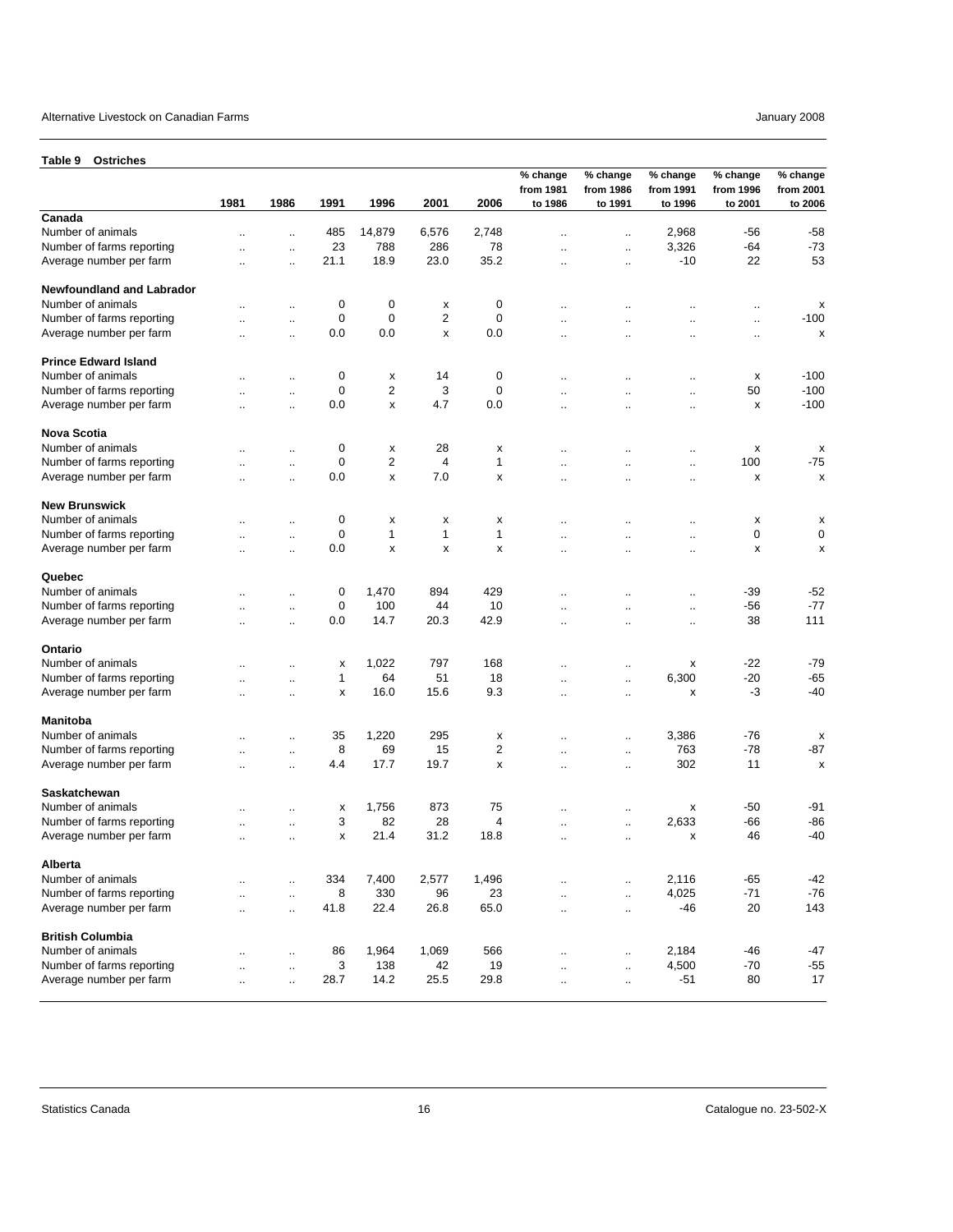#### <span id="page-16-0"></span>**Table 10 Emus and rheas**

| TUNIV TV<br><b>EURO GUA LUCAS</b> |                      |                      |                      |        |        |       | % change<br>from 1981 | % change<br>from 1986 | % change<br>from 1991 | % change<br>from 1996 | % change<br>from 2001 |
|-----------------------------------|----------------------|----------------------|----------------------|--------|--------|-------|-----------------------|-----------------------|-----------------------|-----------------------|-----------------------|
|                                   | 1981                 | 1986                 | 1991                 | 1996   | 2001   | 2006  | to 1986               | to 1991               | to 1996               | to 2001               | to 2006               |
| Canada                            |                      |                      |                      |        |        |       |                       |                       |                       |                       |                       |
| Number of animals                 |                      |                      | $\ddotsc$            | 58,875 | 14,451 | 4,000 | $\ddotsc$             |                       | $\ddotsc$             | -75                   | $-72$                 |
| Number of farms reporting         |                      | $\ddot{\phantom{a}}$ | $\ddotsc$            | 910    | 483    | 182   |                       |                       | $\ddotsc$             | $-47$                 | $-62$                 |
| Average number per farm           | $\ddot{\phantom{a}}$ | $\ddotsc$            | $\ddotsc$            | 64.7   | 29.9   | 22.0  | $\ddot{\phantom{a}}$  | $\ddot{\phantom{a}}$  | $\ddotsc$             | $-54$                 | $-26$                 |
| <b>Newfoundland and Labrador</b>  |                      |                      |                      |        |        |       |                       |                       |                       |                       |                       |
| Number of animals                 |                      | $\cdot$ .            | $\ddotsc$            | 8      | 73     | х     | ٠.                    | ٠.                    | $\ldots$              | 813                   | x                     |
| Number of farms reporting         |                      | $\ddot{\phantom{a}}$ | $\ddotsc$            | 3      | 3      | 1     |                       |                       | $\ldots$              | 0                     | $-67$                 |
| Average number per farm           | $\ddotsc$            | $\ddot{\phantom{a}}$ | $\ddot{\phantom{a}}$ | 2.7    | 24.3   | x     | $\ddotsc$             | ٠.                    | $\ddotsc$             | 800                   | x                     |
| <b>Prince Edward Island</b>       |                      |                      |                      |        |        |       |                       |                       |                       |                       |                       |
| Number of animals                 |                      |                      | $\ddot{\phantom{a}}$ | 965    | 36     | х     |                       |                       | $\ldots$              | $-96$                 | x                     |
| Number of farms reporting         |                      | $\ddot{\phantom{a}}$ | $\ddotsc$            | 35     | 4      | 3     |                       |                       | $\ldots$              | -89                   | $-25$                 |
| Average number per farm           |                      |                      | $\ddotsc$            | 27.6   | 9.0    | x     | ٠.                    |                       | $\ddotsc$             | $-67$                 | x                     |
| Nova Scotia                       |                      |                      |                      |        |        |       |                       |                       |                       |                       |                       |
| Number of animals                 |                      | $\ddot{\phantom{0}}$ | $\ddotsc$            | 83     | 101    | 42    | $\ddotsc$             | $\ddot{\phantom{a}}$  | $\ddotsc$             | 22                    | $-58$                 |
| Number of farms reporting         |                      | $\ddotsc$            | $\ddotsc$            | 8      | 6      | 5     |                       | $\ddot{\phantom{a}}$  | $\ddotsc$             | $-25$                 | $-17$                 |
| Average number per farm           |                      | $\ddotsc$            | $\ddotsc$            | 10.4   | 16.8   | 8.4   |                       |                       | $\cdot$ .             | 62                    | $-50$                 |
| <b>New Brunswick</b>              |                      |                      |                      |        |        |       |                       |                       |                       |                       |                       |
| Number of animals                 |                      |                      | $\ddot{\phantom{a}}$ | 493    | 109    | 28    | $\ddot{\phantom{a}}$  | $\ddot{\phantom{a}}$  | $\ddotsc$             | -78                   | -74                   |
| Number of farms reporting         |                      | $\ddot{\phantom{a}}$ | $\ddotsc$            | 14     | 9      | 3     |                       | $\ddot{\phantom{a}}$  | $\ddotsc$             | $-36$                 | $-67$                 |
| Average number per farm           |                      | $\ddot{\phantom{0}}$ | $\cdot$              | 35.2   | 12.1   | 9.3   | ٠.                    | $\ddot{\phantom{0}}$  | $\ddotsc$             | $-66$                 | $-23$                 |
| Quebec                            |                      |                      |                      |        |        |       |                       |                       |                       |                       |                       |
| Number of animals                 |                      |                      | $\ddotsc$            | 1,386  | 2,162  | 767   |                       |                       | $\ddot{\phantom{1}}$  | 56                    | $-65$                 |
| Number of farms reporting         |                      | $\ddotsc$            | $\ddotsc$            | 77     | 70     | 27    |                       |                       | $\ddotsc$             | -9                    | -61                   |
| Average number per farm           |                      | $\ddotsc$            | $\ddot{\phantom{0}}$ | 18.0   | 30.9   | 28.4  | ٠.                    | ٠.                    | $\ddotsc$             | 72                    | -8                    |
| Ontario                           |                      |                      |                      |        |        |       |                       |                       |                       |                       |                       |
| Number of animals                 |                      |                      | $\ddotsc$            | 43,786 | 7,324  | 1,183 |                       |                       | $\ddotsc$             | $-83$                 | -84                   |
| Number of farms reporting         |                      | $\ldots$             | $\ddotsc$            | 328    | 190    | 65    | $\ddot{\phantom{a}}$  | ٠.                    | $\ddotsc$             | $-42$                 | $-66$                 |
| Average number per farm           | $\ddot{\phantom{a}}$ | $\ddot{\phantom{a}}$ | $\ddotsc$            | 133.5  | 38.5   | 18.2  | $\ddot{\phantom{a}}$  |                       | $\ddotsc$             | $-71$                 | $-53$                 |
| Manitoba                          |                      |                      |                      |        |        |       |                       |                       |                       |                       |                       |
| Number of animals                 |                      |                      | $\ddotsc$            | 3,229  | 658    | 136   |                       |                       |                       | -80                   | $-79$                 |
| Number of farms reporting         |                      | $\ddotsc$            | $\ddotsc$            | 115    | 31     | 12    |                       |                       | $\ddotsc$             | $-73$                 | $-61$                 |
| Average number per farm           | Ω.                   | $\ddot{\phantom{a}}$ | $\ddotsc$            | 28.1   | 21.2   | 11.3  | $\ddot{\phantom{a}}$  | ٠.                    | $\ddotsc$             | $-25$                 | $-47$                 |
| Saskatchewan                      |                      |                      |                      |        |        |       |                       |                       |                       |                       |                       |
| Number of animals                 |                      | $\ddot{\phantom{0}}$ |                      | 1,736  | 871    | 655   |                       | ٠.                    | $\cdot$ .             | -50                   | $-25$                 |
| Number of farms reporting         |                      | $\ddotsc$            | $\ddotsc$            | 69     | 30     | 13    |                       |                       | $\cdot$ .             | $-57$                 | $-57$                 |
| Average number per farm           |                      | $\ddotsc$            | $\ddotsc$            | 25.2   | 29.0   | 50.4  | $\ddot{\phantom{a}}$  | .,                    | $\cdot$ .             | 15                    | 74                    |
| Alberta                           |                      |                      |                      |        |        |       |                       |                       |                       |                       |                       |
| Number of animals                 |                      |                      | $\ddot{\phantom{a}}$ | 4,089  | 1,717  | 642   | $\ddot{\phantom{a}}$  |                       | $\ddotsc$             | $-58$                 | $-63$                 |
| Number of farms reporting         | $\ddot{\phantom{a}}$ | $\ddot{\phantom{a}}$ | $\mathbf{r}$ .       | 178    | 65     | 22    | $\ddot{\phantom{a}}$  | $\ddot{\phantom{a}}$  | $\ddot{\phantom{a}}$  | $-63$                 | $-66$                 |
| Average number per farm           | $\ddot{\phantom{a}}$ | $\ddotsc$            | $\ddotsc$            | 23.0   | 26.4   | 29.2  | $\ddot{\phantom{a}}$  | Ω.                    | $\ddotsc$             | 15                    | 11                    |
| <b>British Columbia</b>           |                      |                      |                      |        |        |       |                       |                       |                       |                       |                       |
| Number of animals                 | $\ddotsc$            | $\ddotsc$            | ä.                   | 3,100  | 1,400  | 530   | $\ddot{\phantom{a}}$  | ä,                    | $\cdot$ .             | -55                   | -62                   |
| Number of farms reporting         | $\ddotsc$            | $\ddotsc$            | $\cdot$ .            | 83     | 75     | 31    | $\ddotsc$             | ٠.                    | $\cdot$ .             | $-10$                 | $-59$                 |
| Average number per farm           | $\ddotsc$            | $\ldots$             | $\cdot$ .            | 37.3   | 18.7   | 17.1  | $\ddotsc$             | $\ddot{\phantom{0}}$  | $\cdot$ .             | $-50$                 | -9                    |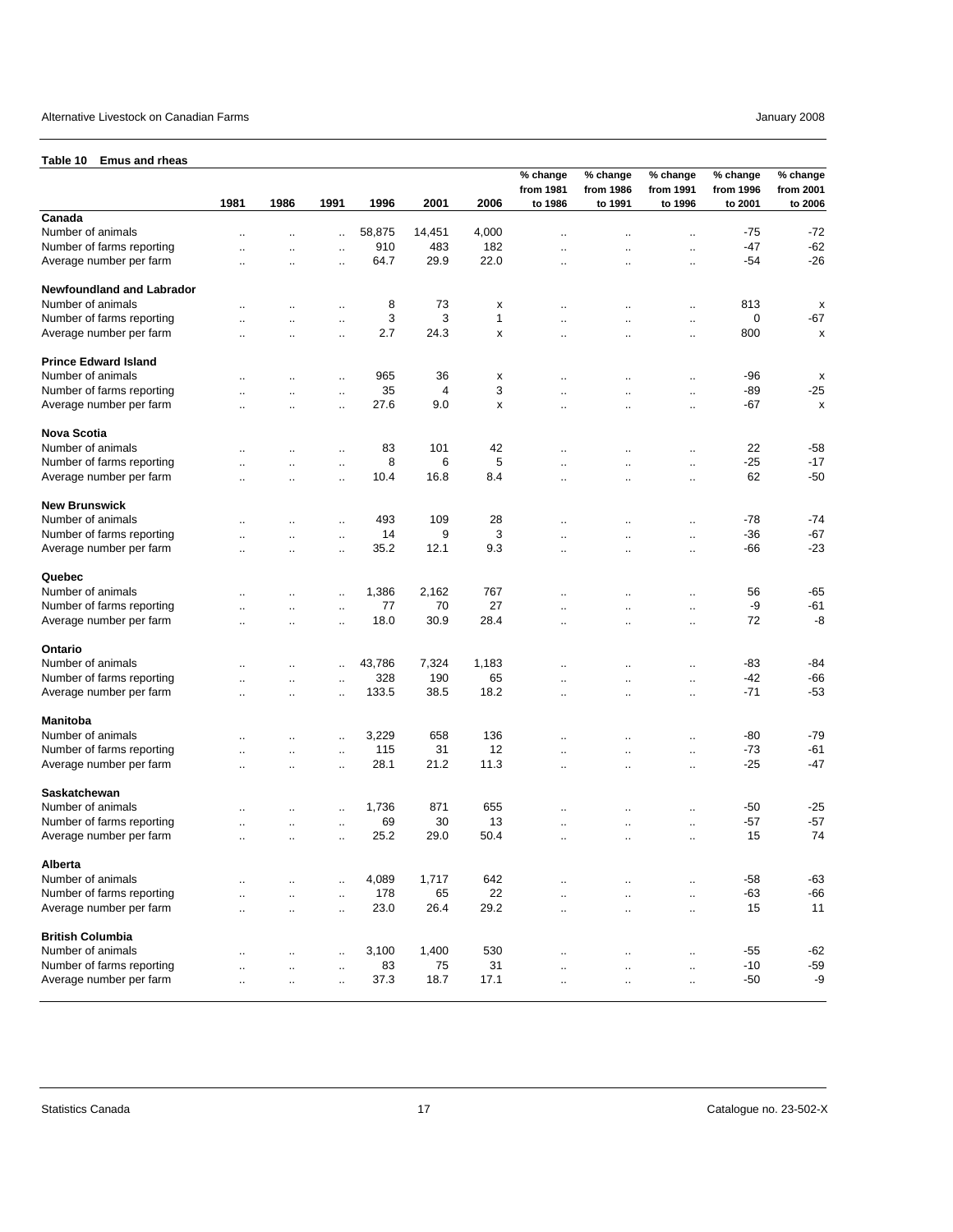### <span id="page-17-0"></span>**Table 11 Ducks <sup>1</sup>**

|                                  | 1981    | 1986                 | 1991            | 1996    | 2001      | 2006      | % change<br>from 1981<br>to 1986 | % change<br>from 1986<br>to 1991 | % change<br>from 1991<br>to 1996 | % change<br>from 1996<br>to 2001 | % change<br>from 2001<br>to 2006 |
|----------------------------------|---------|----------------------|-----------------|---------|-----------|-----------|----------------------------------|----------------------------------|----------------------------------|----------------------------------|----------------------------------|
| Canada                           |         |                      |                 |         |           |           |                                  |                                  |                                  |                                  |                                  |
| Number of animals                | 724,240 |                      | 643,931         | 734,544 | 1,262,956 | 1,087,945 | ä.                               | $\ddotsc$                        | 14                               | 72                               | -14                              |
| Number of farms reporting        | 16,281  | $\ddot{\phantom{a}}$ | 6,002           | 4,072   | 3,602     | 2,706     | $\ddotsc$                        | $\mathbf{r}$ .                   | $-32$                            | $-12$                            | $-25$                            |
| Average number per farm          | 44.5    | $\ddot{\phantom{a}}$ | 107.3           | 180.4   | 350.6     | 402.0     | $\ddot{\phantom{a}}$             | $\ddot{\phantom{a}}$             | 68                               | 94                               | 15                               |
| <b>Newfoundland and Labrador</b> |         |                      |                 |         |           |           |                                  |                                  |                                  |                                  |                                  |
| Number of animals                | 1,109   | ä.                   | х               | х       | 317       | x         |                                  | ٠.                               | х                                | х                                | x                                |
| Number of farms reporting        | 59      | ٠.                   | 18              | 27      | 22        | 11        |                                  | μ.                               | 50                               | $-19$                            | $-50$                            |
| Average number per farm          | 18.8    | $\ddot{\phantom{a}}$ | x               | x       | 14.4      | X         | $\ddotsc$                        | $\ddotsc$                        | X                                | X                                | X                                |
| <b>Prince Edward Island</b>      |         |                      |                 |         |           |           |                                  |                                  |                                  |                                  |                                  |
| Number of animals                | 2,727   | Ω.                   | х               | 690     | 336       | х         | $\ddotsc$                        | μ.                               | x                                | $-51$                            | х                                |
| Number of farms reporting        | 172     |                      | 49              | 34      | 26        | 24        |                                  | $\ddot{\phantom{0}}$             | $-31$                            | $-24$                            | -8                               |
| Average number per farm          | 15.9    | ä.                   | x               | 20.3    | 12.9      | X         | Ω.                               | ä.                               | X                                | $-36$                            | X                                |
| <b>Nova Scotia</b>               |         |                      |                 |         |           |           |                                  |                                  |                                  |                                  |                                  |
| Number of animals                | 3,618   | Ω.                   | 1,270           | 1,354   | 1,230     | х         | $\ddot{\phantom{a}}$             | $\ddot{\phantom{a}}$             | $\overline{7}$                   | -9                               | x                                |
| Number of farms reporting        | 381     | $\ddot{\phantom{a}}$ | 114             | 94      | 89        | 74        | ä.                               | μ.                               | $-18$                            | -5                               | $-17$                            |
| Average number per farm          | 9.5     | ä.                   | 11.1            | 14.4    | 13.8      | x         | $\ddotsc$                        | ٠.                               | 30                               | $-4$                             | х                                |
| <b>New Brunswick</b>             |         |                      |                 |         |           |           |                                  |                                  |                                  |                                  |                                  |
| Number of animals                | 1,443   | $\ddot{\phantom{a}}$ | 735             | x       | 349       | X         |                                  | ٠.                               | x                                | х                                | х                                |
| Number of farms reporting        | 206     | $\ddot{\phantom{a}}$ | 64              | 51      | 39        | 30        | $\ddot{\phantom{a}}$             | $\ddot{\phantom{a}}$             | $-20$                            | -24                              | $-23$                            |
| Average number per farm          | 7.0     | $\ddot{\phantom{a}}$ | 11.5            | x       | 8.9       | x         | $\ddotsc$                        | $\ddotsc$                        | x                                | x                                | x                                |
| Quebec                           |         |                      |                 |         |           |           |                                  |                                  |                                  |                                  |                                  |
| Number of animals                | 122,234 | a.                   | 122,543         | 160,709 | 336,537   | 252,036   |                                  | $\ddot{\phantom{a}}$             | 31                               | 109                              | $-25$                            |
| Number of farms reporting        | 1,773   | $\ddot{\phantom{a}}$ | 357             | 283     | 240       | 229       | $\cdot$ .                        | $\ddotsc$                        | $-21$                            | $-15$                            | $-5$                             |
| Average number per farm          | 68.9    | $\ddot{\phantom{a}}$ | 343.3           | 567.9   | 1,402.2   | 1,100.6   | $\ddot{\phantom{a}}$             | $\ddot{\phantom{a}}$             | 65                               | 147                              | $-22$                            |
| Ontario                          |         |                      |                 |         |           |           |                                  |                                  |                                  |                                  |                                  |
| Number of animals                | 243,089 |                      | 205,521         | 328,652 | 644,646   | 523,902   |                                  | μ.                               | 60                               | 96                               | $-19$                            |
| Number of farms reporting        | 4,778   | $\ddot{\phantom{a}}$ | 1,886           | 1,331   | 1,170     | 929       |                                  | μ.                               | $-29$                            | $-12$                            | $-21$                            |
| Average number per farm          | 50.9    | $\ddot{\phantom{a}}$ | 109.0           | 246.9   | 551.0     | 563.9     | $\ddot{\phantom{a}}$             | $\mathbf{r}$ .                   | 127                              | 123                              | $\overline{2}$                   |
| <b>Manitoba</b>                  |         |                      |                 |         |           |           |                                  |                                  |                                  |                                  |                                  |
| Number of animals                | 106,774 | $\ddot{\phantom{a}}$ | 16,686          | 14,763  | 13,046    | 10,439    |                                  | $\ddotsc$                        | $-12$                            | $-12$                            | $-20$                            |
| Number of farms reporting        | 1,295   | $\ddotsc$            | 421             | 250     | 194       | 162       | $\ddot{\phantom{0}}$             | $\ldots$                         | -41                              | $-22$                            | $-16$                            |
| Average number per farm          | 82.5    |                      | 39.6            | 59.1    | 67.2      | 64.4      | $\ddot{\phantom{a}}$             | $\mathbf{r}$ .                   | 49                               | 14                               | $-4$                             |
| <b>Saskatchewan</b>              |         |                      |                 |         |           |           |                                  |                                  |                                  |                                  |                                  |
| Number of animals                | 70,535  | $\ddot{\phantom{a}}$ | 52,248          | 38,736  | 39,136    | 46,137    | $\ddot{\phantom{a}}$             | $\ddot{\phantom{a}}$             | $-26$                            | 1                                | 18                               |
| Number of farms reporting        | 2,633   | ٠.                   | 1,083           | 519     | 382       | 260       |                                  | $\ddot{\phantom{0}}$             | $-52$                            | $-26$                            | $-32$                            |
| Average number per farm          | 26.8    | $\ddot{\phantom{a}}$ | 48.2            | 74.6    | 102.5     | 177.5     | $\ddot{\phantom{a}}$             | $\mathbf{r}$ .                   | 55                               | 37                               | 73                               |
| Alberta                          |         |                      |                 |         |           |           |                                  |                                  |                                  |                                  |                                  |
| Number of animals                | 129,147 |                      | 140,183 101,602 |         | 102,915   | 117,874   |                                  | $\ddotsc$                        | $-28$                            | $\mathbf{1}$                     | 15                               |
| Number of farms reporting        | 3,187   | $\ddot{\phantom{a}}$ | 1,262           | 800     | 706       | 524       | $\ddot{\phantom{a}}$             | $\cdot$ .                        | $-37$                            | $-12$                            | $-26$                            |
| Average number per farm          | 40.5    | $\ddotsc$            | 111.1           | 127.0   | 145.8     | 225.0     | $\ddotsc$                        |                                  | 14                               | 15                               | 54                               |
| <b>British Columbia</b>          |         |                      |                 |         |           |           |                                  |                                  |                                  |                                  |                                  |
| Number of animals                | 43,564  | $\ddotsc$            | 103,899         | 87,006  | 124,444   | 135,929   | $\ddot{\phantom{1}}$             |                                  | $-16$                            | 43                               | 9                                |
| Number of farms reporting        | 1,797   | μ.                   | 748             | 683     | 734       | 463       | $\ddotsc$                        | $\cdot$ .                        | -9                               | 7                                | -37                              |
| Average number per farm          | 24.2    | $\ldots$             | 138.9           | 127.4   | 169.5     | 293.6     | $\ldots$                         | $\cdot$ .                        | -8                               | 33                               | 73                               |

1. Where respondents reported ducks and geese together, the combined number is reported in ducks